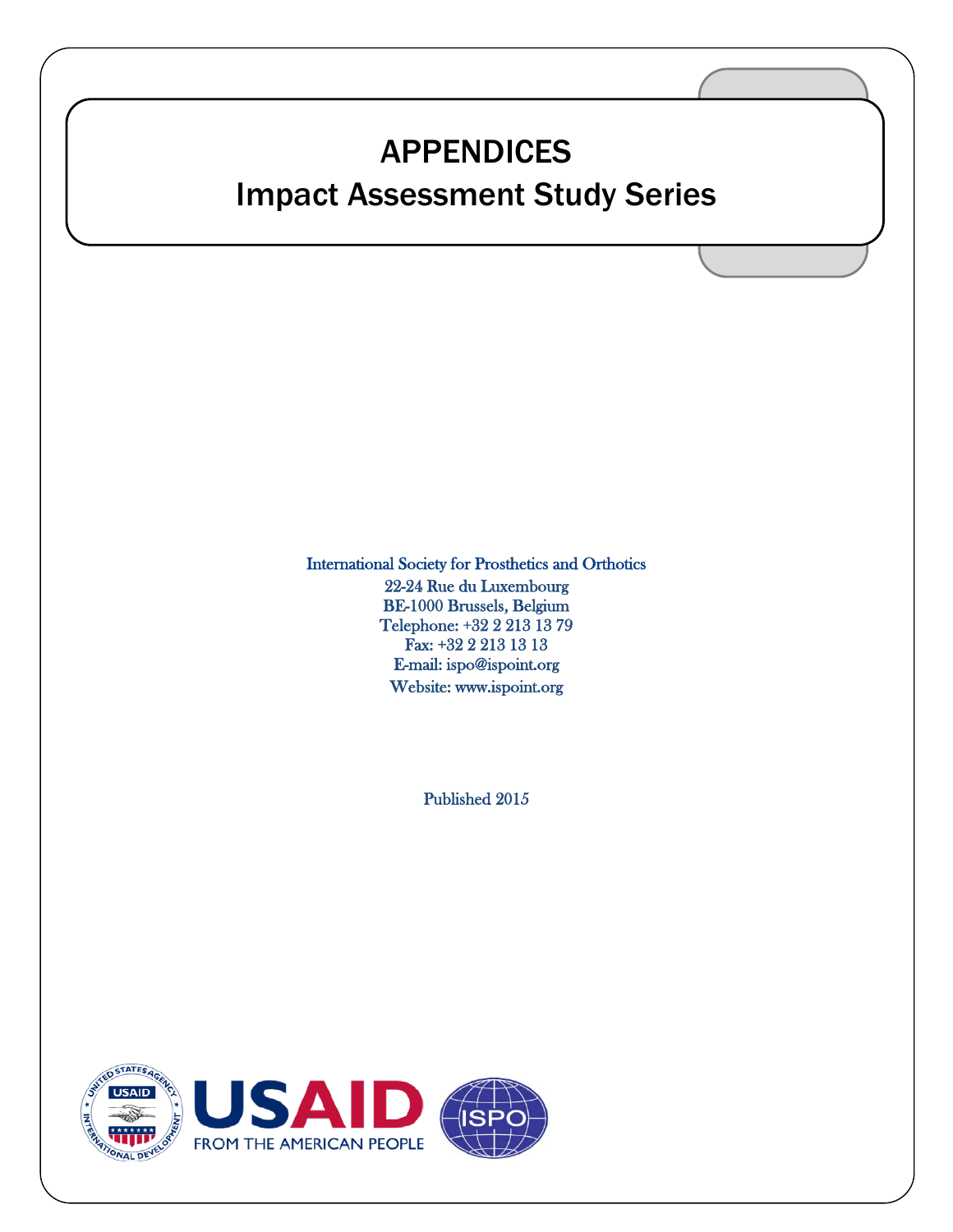# Contents:

| <b>Appendix</b>    | <b>Contents</b>                                           |
|--------------------|-----------------------------------------------------------|
| <b>Appendix 1</b>  | <b>Causal model</b>                                       |
| <b>Appendix 2</b>  | <b>Framework for studying impact</b>                      |
| <b>Appendix 3</b>  | <b>Discussion Guides</b>                                  |
| <b>Appendix 4</b>  | <b>Graduate interview form pages 1-2</b>                  |
| <b>Appendix 5</b>  | Graduate interview form pages 3-6: lower limb orthotics   |
| <b>Appendix 6</b>  | Graduate interview form pages 3-6: lower limb prosthetics |
| <b>Appendix 7</b>  | Graduate interview form page 7                            |
| <b>Appendix 8</b>  | <b>Participant information sheet</b>                      |
| <b>Appendix 9</b>  | <b>Client participant information sheet</b>               |
| <b>Appendix 10</b> | <b>Consent form</b>                                       |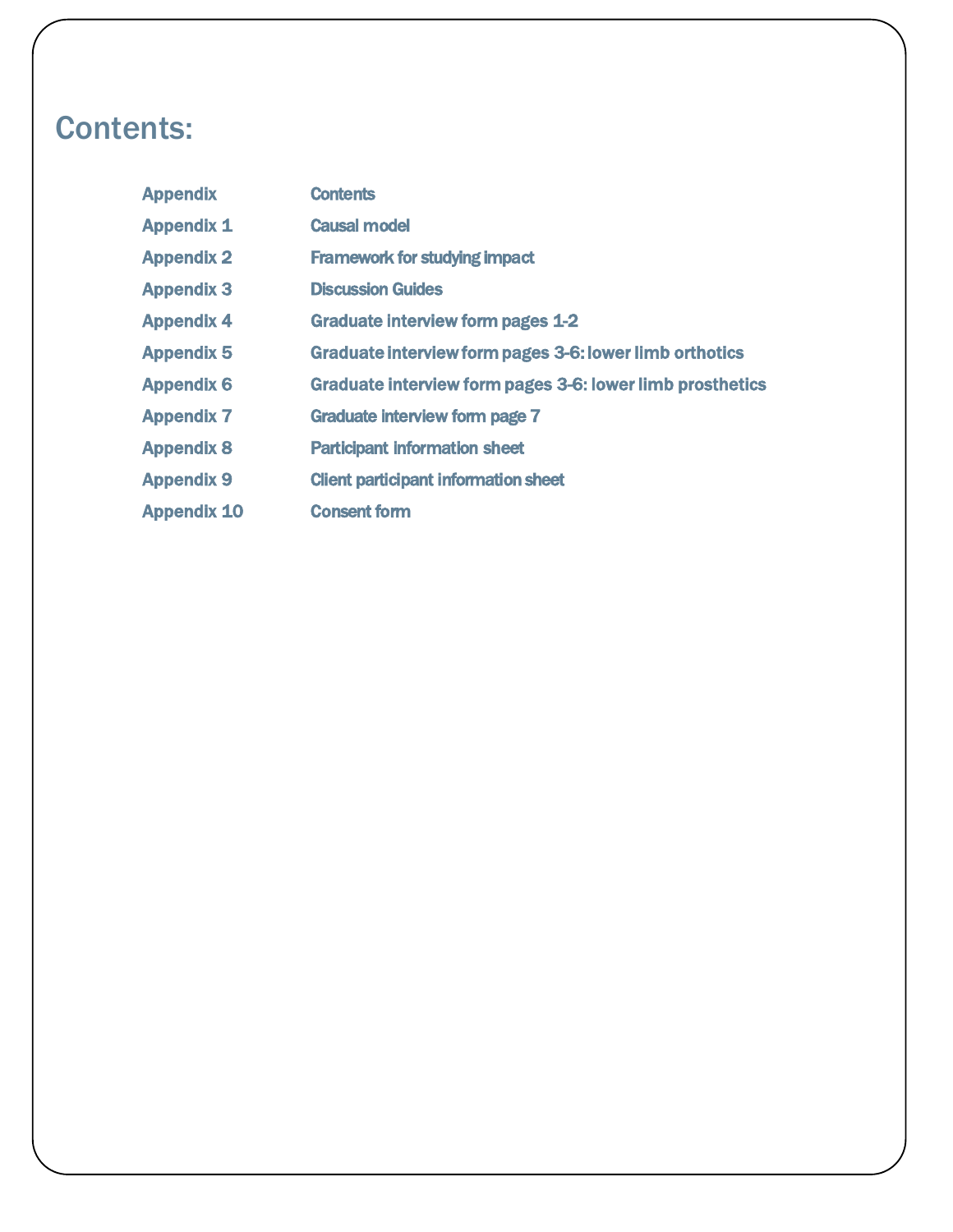# Appendix 1: Causal Model

| Pre-         | General:                                                                                                                                                                                                                                      |
|--------------|-----------------------------------------------------------------------------------------------------------------------------------------------------------------------------------------------------------------------------------------------|
| intervention | Develop and publish international professional standards ISPO Category I (prosthetist/orthotist) and ISPO Category                                                                                                                            |
| activities   | II (orthopaedic technologist)                                                                                                                                                                                                                 |
|              | Evaluate and recognise programs training students to ISPO Category I and ISPO Category II standards.<br>$\bullet$<br><b>USAID</b> funded scholarships:                                                                                        |
|              | Identify training providers in developing countries evaluated and recognised by ISPO as meeting ISPO professional<br>٠<br>standards                                                                                                           |
|              | Set criteria for scholarship awards and design scholarship application, selection and award processes<br>٠                                                                                                                                    |
|              | Liaise with ISPO recognised training providers to raise awareness of scholarship program                                                                                                                                                      |
| Program      | General                                                                                                                                                                                                                                       |
| activities   | Maintenance of register of ISPO Category I and ISPO Category II evaluated programs.<br>$\bullet$<br><b>USAID</b> funded scholarships:                                                                                                         |
|              | Facilitate training of clinicians for prosthetic and orthotic services through provision of a global ISPO Scholarship<br>٠<br>Program by:                                                                                                     |
|              | Liaising with ISPO recognised training providers to clarify scholarship availability and encourage applications<br>I)<br>Networking with non-government organisations and international organisations to raise awareness of scholarship<br>2) |
|              | availability and explain the criteria                                                                                                                                                                                                         |
|              | Receiving and screening candidate applications from training providers, seeking more information where<br>3)<br>appropriate                                                                                                                   |
|              | Notifying training providers of the results of their applications<br>4)                                                                                                                                                                       |
|              | Administering scholarship awards<br>5)                                                                                                                                                                                                        |
| Outputs      | General:                                                                                                                                                                                                                                      |
|              | Certification of individual graduates of ISPO Category I and ISPO Category II recognised programs                                                                                                                                             |
|              | <b>USAID</b> funded scholarships                                                                                                                                                                                                              |
|              | Financial support for training institutes through student fee provision<br>$\bullet$                                                                                                                                                          |
|              | Financial support for students from developing countries through the funding of professional training fee and living<br>$\bullet$                                                                                                             |
|              | costs                                                                                                                                                                                                                                         |
| Outcomes     | General:                                                                                                                                                                                                                                      |
|              | Increased number of ISPO certified graduates<br>$\bullet$                                                                                                                                                                                     |
|              | Development of national personnel to internationally recognised standards able to provide minimum standards of<br>$\bullet$                                                                                                                   |
|              | treatment for persons requiring prosthetic and orthotic devices.                                                                                                                                                                              |
|              | <b>USAID</b> funded scholarships                                                                                                                                                                                                              |
|              | Increased numbers of graduate prosthetists orthotists and orthopaedic technologists from low income countries                                                                                                                                 |
| Impacts      | Establishment and development of prosthetic and orthotic clinical and technical services for persons with physical<br>$\bullet$<br>disabilities                                                                                               |
|              | Appropriate prosthetic and orthotic service delivery by ISPO Category I and ISPO Category II certified personnel                                                                                                                              |
|              | Increased clinical leadership from prosthetic/orthotic personnel                                                                                                                                                                              |
|              | Development of professional bodies and communities of practice in prosthetics and orthotics<br>$\bullet$                                                                                                                                      |
|              | Enabling students to graduate as professionals and follow a career<br>٠                                                                                                                                                                       |
|              | Provision of assistive technologies (prosthetic limbs and orthotic braces for the limbs and spine) that enable persons<br>$\bullet$                                                                                                           |
|              | with physical disabilities to achieve their potential to participate in society                                                                                                                                                               |
|              | Enabling persons with disabilities to achieve independence<br>$\bullet$                                                                                                                                                                       |
|              | Enabling persons with disabilities to access education and employment<br>٠                                                                                                                                                                    |
|              | Enabling persons with disabilities to provide for themselves and their families<br>٠                                                                                                                                                          |
|              | Enabling persons with disabilities to contribute to the local economy                                                                                                                                                                         |
|              |                                                                                                                                                                                                                                               |
|              |                                                                                                                                                                                                                                               |
|              | physical social and economic context                                                                                                                                                                                                          |

physical, social and economic context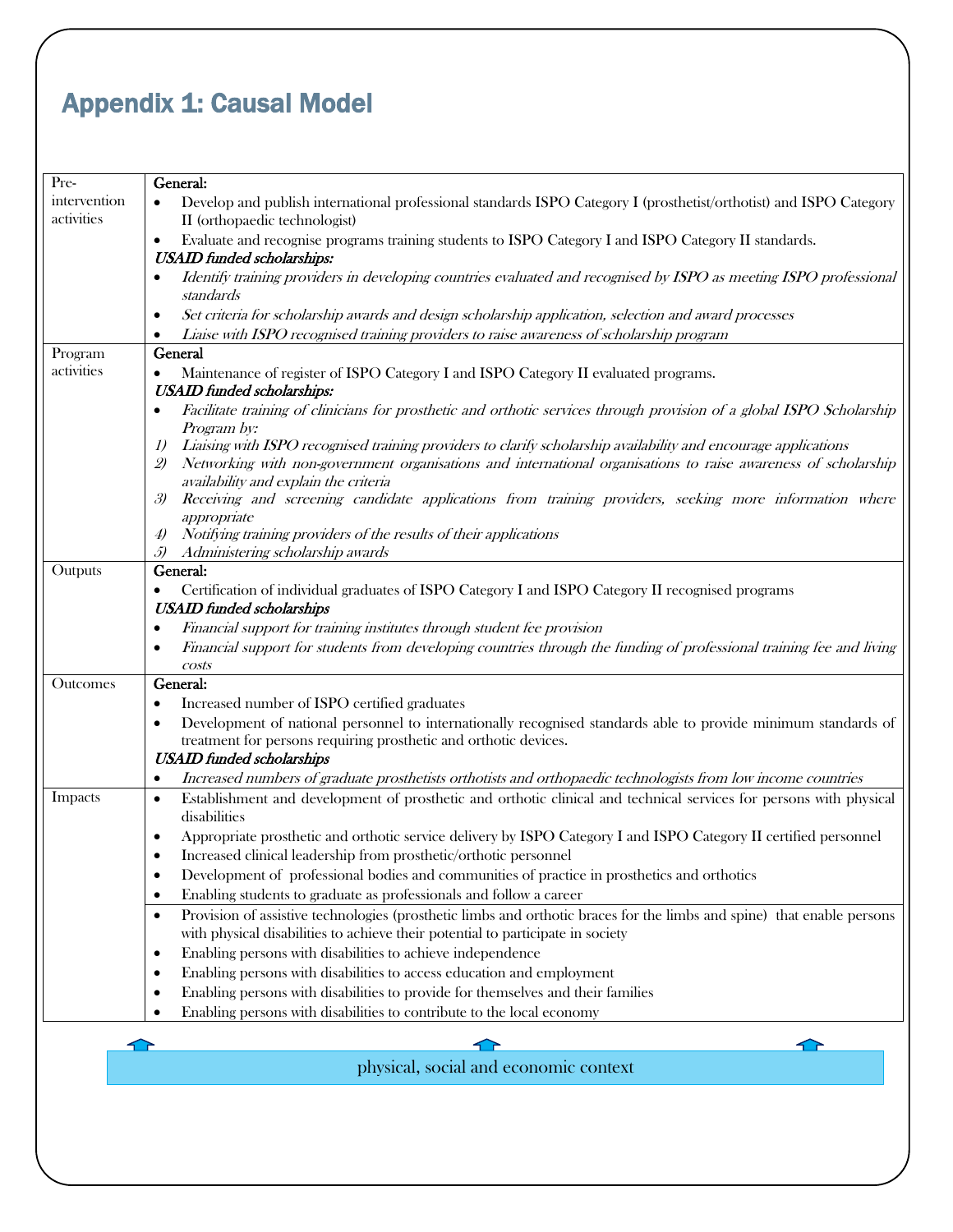### Appendix 2: Framework for studying impact

The following is the framework for studying the impact of training to ISPO Category I & II standards:

Baseline assessment: assessment of graduate skills and knowledge as part of the ISPO accredited training program. Assume that certified graduates have threshold knowledge and skills at the point of the final clinical examination. At this stage the graduates will have demonstrated that their skills and knowledge to fulfil professional practice as defined in the ISPO professional profile at ISPO Category I or ISPO Category  $II^3$ . The baseline assessment level assumes provision of basic services immediately upon graduation (without management or leaderships responsibilities/skills).

#### Follow up assessment:

| Levels of Analysis                                     | Domains of Impact                                                         | <b>Impact Variables</b>                                                                                                                                                   | Sources of Information                                                                                                                                                                 |  |
|--------------------------------------------------------|---------------------------------------------------------------------------|---------------------------------------------------------------------------------------------------------------------------------------------------------------------------|----------------------------------------------------------------------------------------------------------------------------------------------------------------------------------------|--|
| <b>ISPO</b> Category I<br>and II Certified<br>Graduate | Demonstrated<br>appropriate clinical<br>skills                            | Appropriateness of prosthetic or<br>orthotic provision<br>Nature and scope of clients seen<br>Level of professional clinical decision<br>making                           | Structured graduate interview and client<br>case review                                                                                                                                |  |
| $\epsilon\epsilon$                                     | Provided appropriate<br>clinical services for<br>people with disabilities | Demonstration of skills, knowledge and<br>practices<br>Use of techniques and technology                                                                                   | Structured graduate interview and client<br>case review<br>Discussion with P & O service managers<br>Discussion with Heads of Hospital<br><b>Services</b><br>Previously published data |  |
| $\epsilon\epsilon$                                     | Demonstrated career<br>progression                                        | Career histories of ISPO certified<br>graduates                                                                                                                           | Structured graduate interview<br>Discussion with P & O service managers                                                                                                                |  |
| $\varsigma\varsigma$                                   | Worked within a scope<br>of practice                                      | Capacity to manage a range of<br>presenting<br>conditions                                                                                                                 | Structured graduate interview and client<br>case review                                                                                                                                |  |
| $\epsilon$                                             | Increased clinical<br>specialism (ISPO<br>category I)                     | Capacity to handle complex cases and<br>specific<br>conditions (including advisory role)<br>Capacity to problem solve                                                     | Structured graduate interview and client<br>case review<br>Discussion with $P \& O$ service manager<br>Previously published data                                                       |  |
| $\mathfrak{c}\mathfrak{c}$                             | Keeps up to<br>date                                                       | Accesses information<br>Evidence of use of new or emerging<br>techniques                                                                                                  | Structured graduate interview and client<br>case review                                                                                                                                |  |
| $\zeta\zeta$                                           | Active professional<br>membership                                         | Engagement with professional groups,<br>Evidence of contributing to the<br>development of services or the<br>profession locally, regionally or<br>nationally              | Structured graduate interview<br>Secondary information from<br>presentations,<br>publications and other evidence in the<br>public domain<br>Previously published data                  |  |
| $\epsilon\epsilon$                                     | Contributed to clinical<br>records                                        | Evidence of appropriate medical and<br>social history taking, patient assessment<br>and review                                                                            | Structured interview and case note review                                                                                                                                              |  |
| $\epsilon\epsilon$                                     | Performed appropriate<br>client assessment                                | Demonstrated an understanding of the<br>functional and social needs of their<br>client                                                                                    | Structured interview and case note review                                                                                                                                              |  |
| $\epsilon\epsilon$                                     | Embedded clinical<br>practice                                             | Demonstrated all areas of appropriate<br>clinical practice including client care,<br>health and safety, multidisciplinary<br>working and quality management<br>procedures | Structured graduate interview and client<br>case review                                                                                                                                |  |
| $\epsilon\epsilon$                                     | Prescribed & specified<br>prosthetic and orthotic                         | Demonstrated justified decision making<br>based on clinical findings and resource                                                                                         | Structured graduate interview and client<br>case review                                                                                                                                |  |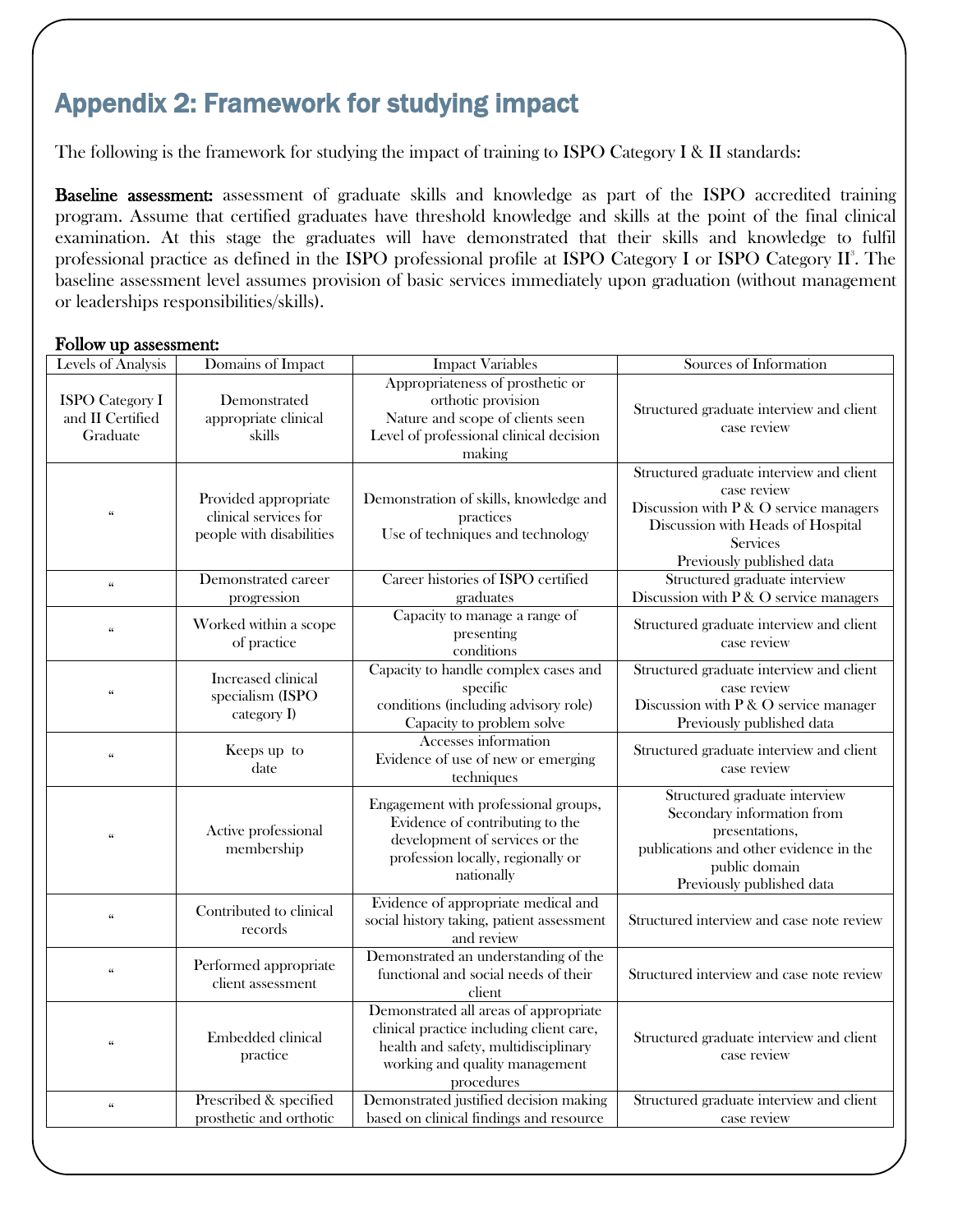|                                 | devices                                                                           | availability                                                                                                                               |                                                                                                                                                     |
|---------------------------------|-----------------------------------------------------------------------------------|--------------------------------------------------------------------------------------------------------------------------------------------|-----------------------------------------------------------------------------------------------------------------------------------------------------|
| $\zeta\zeta$                    | Developed technical<br>Skills                                                     | Demonstrated appropriate technical<br>outcomes (quality of design and finish<br>of devices)                                                | Structured graduate interview and client<br>case review                                                                                             |
| $\mathfrak{c}\mathfrak{c}$      | Planned personal<br>development                                                   | Demonstrates a past and future<br>development plan                                                                                         | Structured graduate interview                                                                                                                       |
| Patient/client<br>$\sqrt{user}$ | Enabled inclusion and<br>participation in society                                 | Reflection upon the importance of the<br>service<br>in enabling the client to access<br>education,<br>employment and social life           | Structured graduate interview and client<br>review<br>Case stories<br>Clinical audits and surveys<br>Previously published data                      |
| $\zeta\zeta$                    | Enabled independence                                                              | Reflections about activities of daily living<br>Income generating potential<br>Source of household income                                  | Structured graduate interview and client<br>review<br>Case stories<br>Clinical audits and surveys                                                   |
| P & O service<br>manager        | Contributed to an<br>appropriate staff profile                                    | Evidence of seniority in larger services<br>with<br>Category I personnel evolving into<br>clinical<br>leaders                              | Discussion with P & O service manager<br>Discussion with heads of hospital services                                                                 |
| $\zeta\zeta$                    | Improved quality of<br>services                                                   | Evidence of change improvement in<br>services                                                                                              | Discussion with P & O service manager<br>Discussion with heads of hospital services<br>Physical tours of facilities<br>Previously published data    |
| $\varsigma\varsigma$            | Contributing to a<br>national rehabilitation<br>plan                              | Evidence of the way services support<br>rehabilitation structures                                                                          | Discussion with $P \& O$ service manager<br>Discussion with heads of hospital services<br>Physical tours of facilities<br>Previously published data |
| $\epsilon\epsilon$              | Enabled access to<br>services                                                     | Evidence of client demographics and<br>service statistics                                                                                  | Discussion with $P \& O$ service manager<br>Previously published data                                                                               |
| $\mathfrak{c}\mathfrak{c}$      | Supported<br>decentralisation of<br>services                                      | Evidence of outreach programs, satellite<br>clinics and local working                                                                      | Discussion with $P \& O$ service manager<br>Discussion with heads of hospital services                                                              |
| $\mathfrak{c}\mathfrak{c}$      | Supported assessment of<br>services                                               | Evidence of assessments of quality of<br>service                                                                                           | Discussion with P & O service manager<br>Previously published data                                                                                  |
|                                 | Lead and provided<br>expertise on service<br>development (ISPO<br>category I)     | Local, regional or national recognition<br>of expertise                                                                                    | Discussion with $P \& O$ service manager,<br>Discussion with heads of hospital service<br>Previously published data                                 |
| $\zeta\zeta$                    | Recognition of personnel<br>by government                                         | National scheme of service                                                                                                                 | Discussion with ministry<br>Secondary data                                                                                                          |
| <b>Hospital Service</b>         | Demonstrated a history<br>of development of<br>services                           | Scope and nature of prosthetic and<br>orthotic services                                                                                    | Discussion with head of hospital services<br>Tour of facilities                                                                                     |
| $\epsilon$                      | Alignment of prosthetic<br>and orthotic services with<br>hospital scheme services | Integration and multi-professional<br>working across hospital departments or<br>community services                                         | Discussion with P & O service manager                                                                                                               |
| $\varsigma\varsigma$            | Served specific patient<br>populations and<br>contributed to income<br>generation | Client demographics<br>(condition/disability/device)<br>Financial stability of service<br>Growth of service                                | Discussion with $P \& O$ service manager<br>Discussion with Head of Hospital service                                                                |
| Government<br>Ministry          | Supported development<br>of services nationally                                   | National geographic location of services<br>Ministry governance of services<br>ISPO Category I and II professionals as<br>part of services | Discussion with ministry<br>Discussion with Head of Hospital services<br>Discussion with Head of P & O service<br>Previously published data         |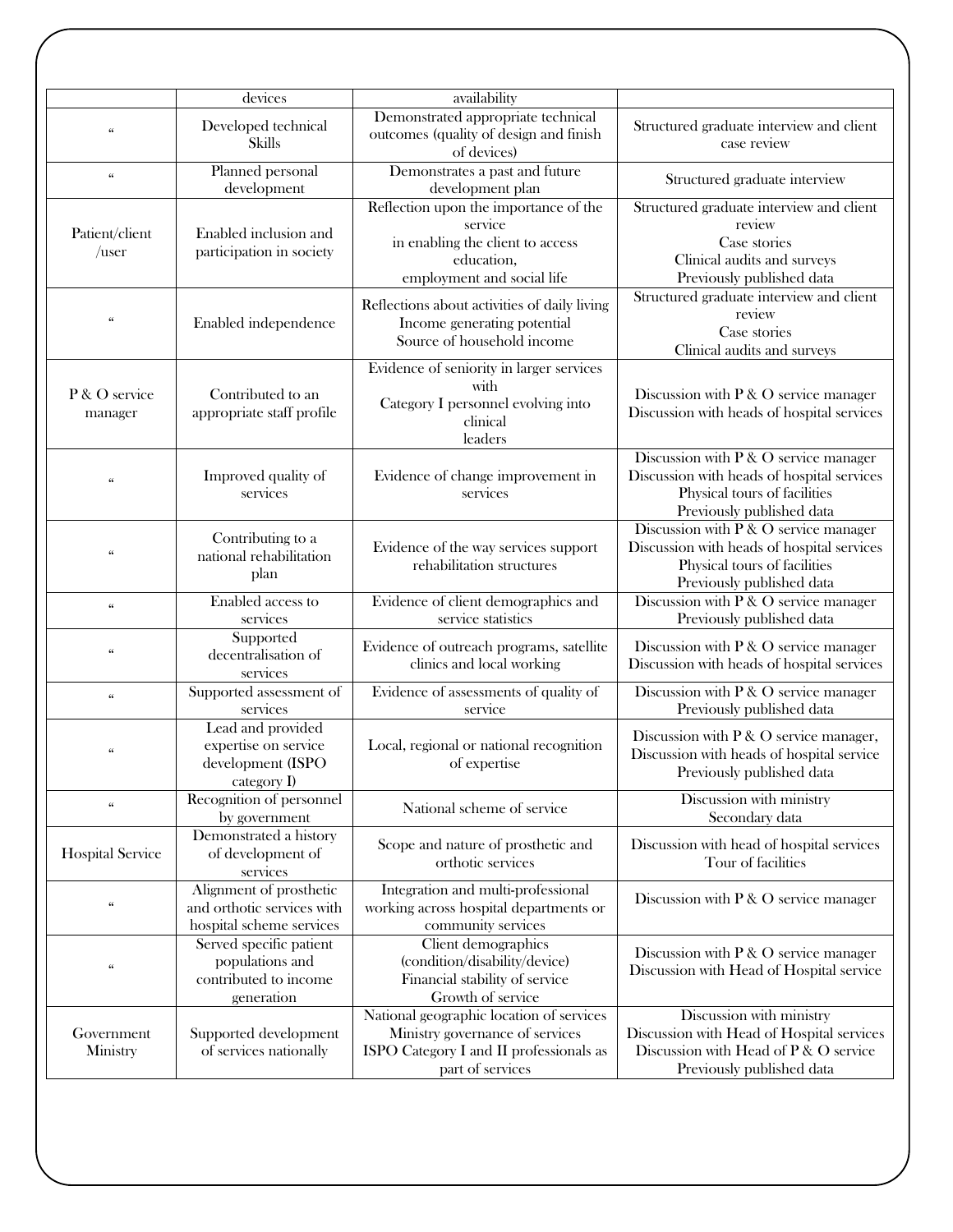### **Impact assessment: Discussion Guides**

*Please use this guide as a suggestion of topics to cover in your meetings:*

#### **Courtesy visit with Ministry involved with delivery of P & O services**

Discuss the commitment of government to develop services for persons with physical disabilities.

#### **Meeting with Director of Hospital Services**

*Questions could include but not be limited to:*

- 1. Please tell me about the history and development of your service and facility?
- 2. How do prosthetics and orthotics fit into your overall scheme of service (if not only a P & O service)?
- 3. What patient populations do you serve and what are your funding sources.

#### **Meeting with Prosthetic/Orthotic Services Manager**

*With reference to prosthetics/orthotics personnel…*

- 1. What is your staff profile?
- *How many people see patients on a regular basis? Include numbers and training background.*
- *Number of technical staff*
- *Number of administrative and support staff*
- 2. What is the impact of having graduate (certified) personnel working in your prosthetic/orthotic service?
- *How do these personnel impact on access to services?*
- *Is there a national rehabilitation plan?*
	- o *If so, how do these personnel impact on supporting the plan?*
- *Do these personnel impact on geographical decentralisation of services?*
- *Have you assessed how people with disabilities have benefited from the services you have provided?*
	- o *If so, how is that done and is this documented?*
- 3. Did the trained (certified) personnel contribute to your service development? *leadership and expertise*
- 4. Are these personnel recognised formally by your government?
- 5. Which ministry recognises the personnel (by whom) and what is the importance of this?
- 6. What are your needs and plans for service development?
- 7. How are you involving graduates in your service development?
- 8. How are the staff paid
- 9. Do the practitioners work from a prescription? If so, who writes it?

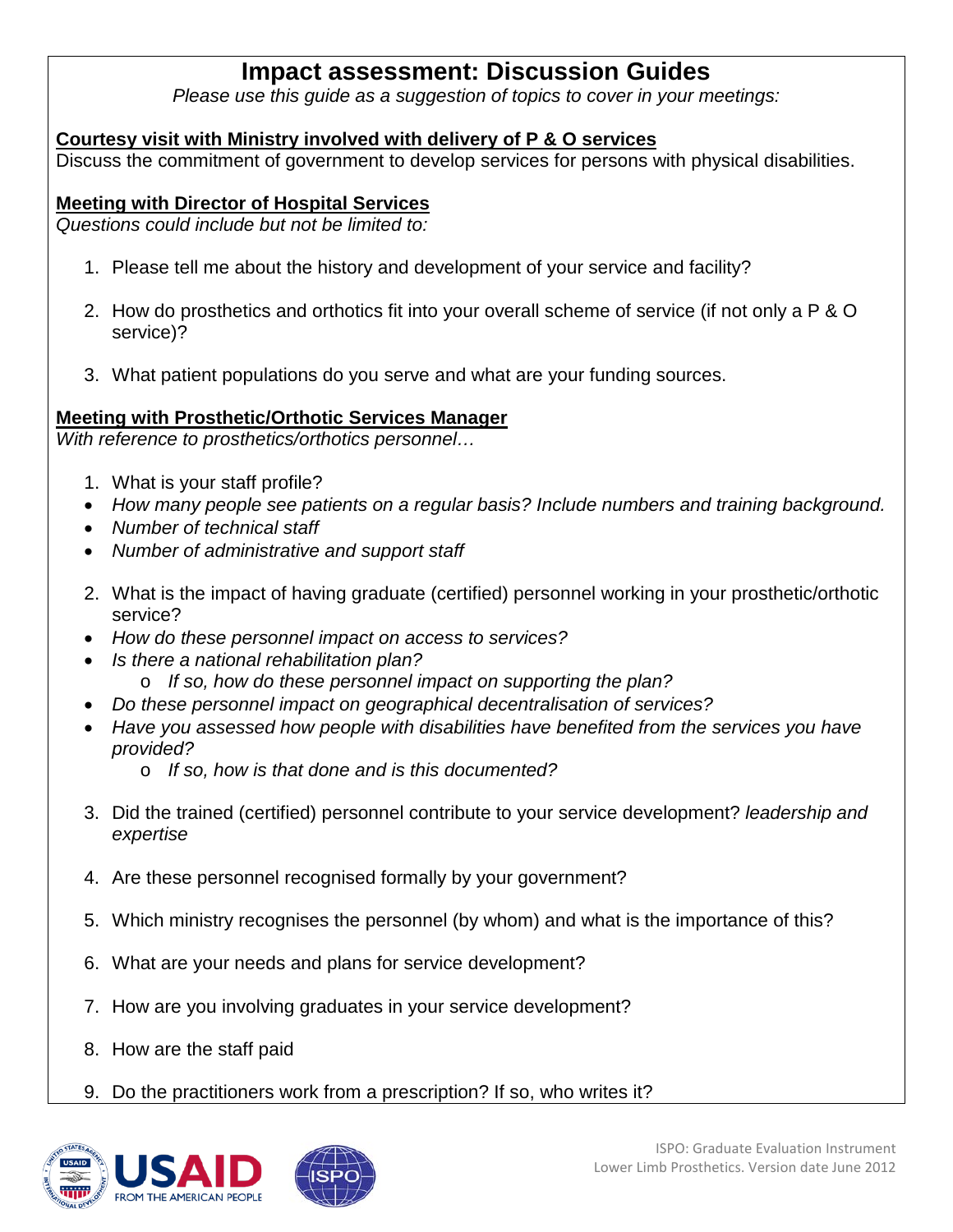|                                                                                                                                                                         | <b>ISPO Certified Graduate Interview</b>                                                                                                              |  |  |  |
|-------------------------------------------------------------------------------------------------------------------------------------------------------------------------|-------------------------------------------------------------------------------------------------------------------------------------------------------|--|--|--|
|                                                                                                                                                                         | Cover sheet:<br>A study of professional skills and development needs of clinical personnel in<br>prosthetics and orthotics in lower income countries. |  |  |  |
| Please ask the graduate to complete pages 1 and 2 before each study interview. Each participant is<br>assigned a study number to ensure anonymity during data analysis. |                                                                                                                                                       |  |  |  |
|                                                                                                                                                                         | Study Participant Number ________________ (admin use only)<br>The cover sheet is to be removed and stored separately at the end of the interview.     |  |  |  |
|                                                                                                                                                                         | <b>GENERAL INFORMATION</b>                                                                                                                            |  |  |  |
| Country and service visited:                                                                                                                                            | Date:                                                                                                                                                 |  |  |  |
| Interviewer (last name, first name):                                                                                                                                    | Person filling in the form if different from the<br>interviewer:                                                                                      |  |  |  |
|                                                                                                                                                                         | <b>GRADUATE INFORMATION</b>                                                                                                                           |  |  |  |
| Graduate name: (last, first)                                                                                                                                            | Current Employer and place of work:                                                                                                                   |  |  |  |
| Year of Graduation:<br>Age:                                                                                                                                             | P & O School:                                                                                                                                         |  |  |  |
| Email (or post address if no email) for a copy of the final study report (optional)                                                                                     |                                                                                                                                                       |  |  |  |
|                                                                                                                                                                         |                                                                                                                                                       |  |  |  |
| <b>ISPO Category</b><br>$\Box$ ii<br>$\Box$ other (explain)<br>□i                                                                                                       | $\square$ female<br>Gender:<br>$\square$ male                                                                                                         |  |  |  |
| Work experience since graduation: (please list your position, place of work and years or employment - continue on back of<br>form if needed)                            |                                                                                                                                                       |  |  |  |
|                                                                                                                                                                         |                                                                                                                                                       |  |  |  |
|                                                                                                                                                                         |                                                                                                                                                       |  |  |  |
|                                                                                                                                                                         |                                                                                                                                                       |  |  |  |

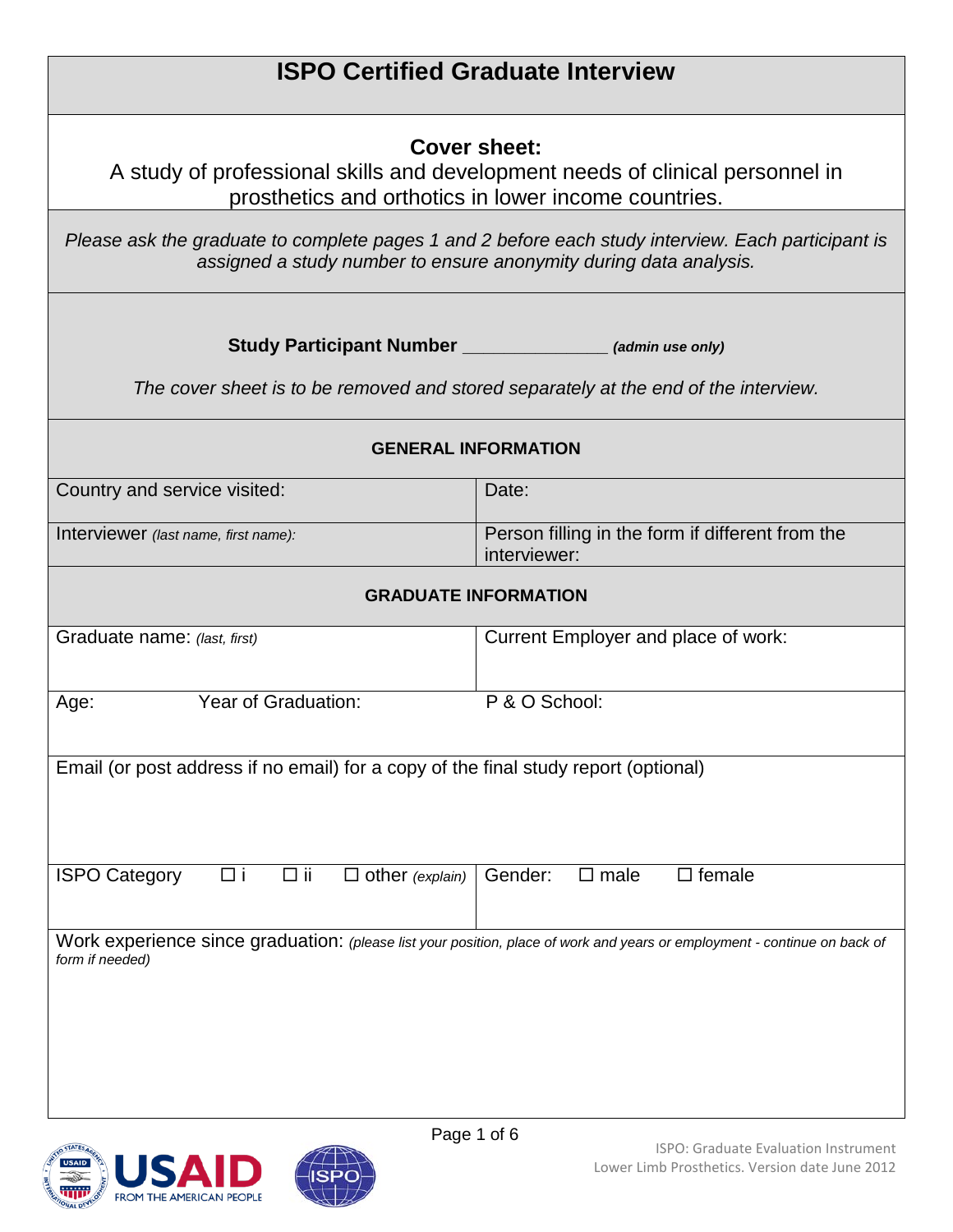| Study Participant Number _____________ (admin use only)                                                                                                                                                           |
|-------------------------------------------------------------------------------------------------------------------------------------------------------------------------------------------------------------------|
| <b>PROFESSIONAL PRACTICE</b>                                                                                                                                                                                      |
| 1. What is your scope of practice in terms of types of patients seen and scope of treatments? Describe<br>lower limb, upper limb and/or spinal designs, conditions, components and materials                      |
| 2. Do you specialise in any patient condition or treatment?                                                                                                                                                       |
| 3. Estimate the percentage of time you spend in the following activities: should add up to 100                                                                                                                    |
| Direct patient care 1.1%<br>Supervising other as they provide patient care ____%<br>Administration in your Prosthetic/ Orthotic Centre ____%<br>Administrative work outside your Prosthetic/Orthotic Centre ____% |
| 4. A. What percentage of your patient care is: should add up to 100                                                                                                                                               |
| Lower Limb Prosthetics ____%<br>Upper Limb Prosthetics ____%<br>Lower Limb Orthotics ____%<br>Upper Limb Orthotics ____%<br>Spinal Orthotics ____%                                                                |
| B. Please note which of these do you consider most competent to provide:                                                                                                                                          |
| 5. A. If you have a complex case that you would like advice on, is there someone you can seek<br>advice from? $\Box$ yes<br>⊟ no                                                                                  |
| If yes, tick one or more of the following to describe this person:                                                                                                                                                |
| $\Box$ Prosthetics/orthotics professional (not Cat I)<br>$\Box$ Category I Prosthetist/Orthotist                                                                                                                  |
| $\Box$ Doctor<br>$\Box$ Therapist                                                                                                                                                                                 |
| B. Do they work alongside you or somewhere else?                                                                                                                                                                  |
| 6. How do you keep up to date with information? (tick all that apply)                                                                                                                                             |
| $\Box$ website access from work $\Box$ website access from home<br>$\Box$ website access from internet cafe                                                                                                       |
| $\Box$ workshops, seminars or short courses $\Box$ medical library $\Box$ full text scientific journal articles                                                                                                   |
| 7. Are you a member of a professional body or clinical interest group? Please explain:                                                                                                                            |



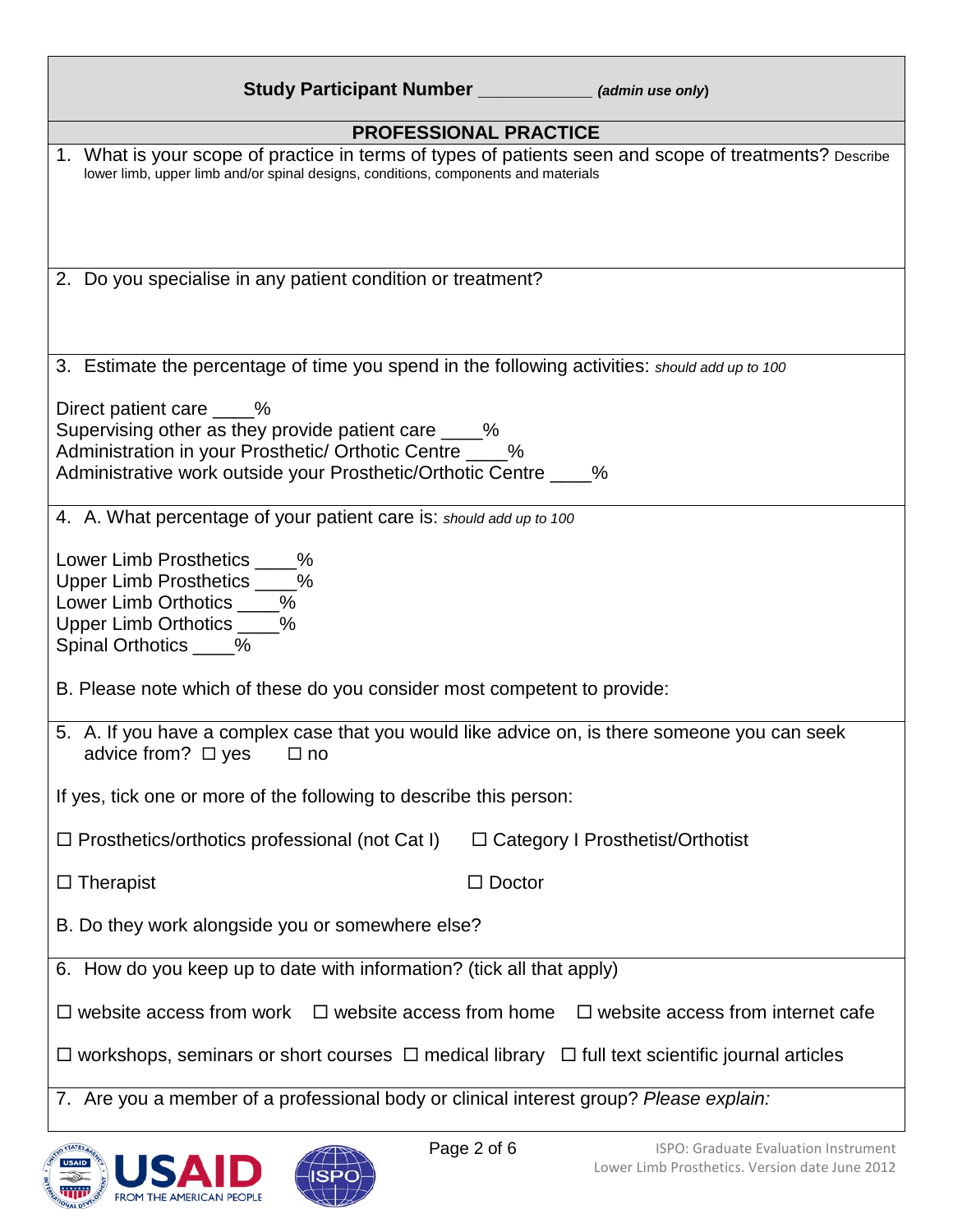| <b>PART A: LOWER LIMB ORTHOTICS PATIENT ASSESSMENT</b>                                                                                                                         |  |  |  |  |
|--------------------------------------------------------------------------------------------------------------------------------------------------------------------------------|--|--|--|--|
| The interviewer should ask the graduate to tell them about their patient and note if the<br>graduate has presented appropriate patient information for each section. It is not |  |  |  |  |
| necessary to note the full patient history, but it is important to note any omissions or errors.                                                                               |  |  |  |  |
| THE CLINICAL RECORD                                                                                                                                                            |  |  |  |  |
| 1. Is a referral prescription available? $\Box$ yes<br>$\Box$ no                                                                                                               |  |  |  |  |
|                                                                                                                                                                                |  |  |  |  |
| If yes, how complete is it?                                                                                                                                                    |  |  |  |  |
| Who wrote the prescription?                                                                                                                                                    |  |  |  |  |
| 2. A. Are clinical records available? $\Box$ yes $\Box$ no<br>B. Are the records complete?<br>$\Box$ no<br>$\Box$ yes<br>Elaborate:                                            |  |  |  |  |
| 3. Is an adequate assessment recorded in the record?<br>$\Box$ yes<br>$\Box$ no<br>Elaborate:                                                                                  |  |  |  |  |
| PATIENT ASSESSMENT AND CLINICAL PRACTICE                                                                                                                                       |  |  |  |  |
| Gender: $\Box$ male $\Box$ female<br>4. Age:                                                                                                                                   |  |  |  |  |
| Side affected: $\Box$ left $\Box$ right                                                                                                                                        |  |  |  |  |
| 5. Medical history (chronological order)                                                                                                                                       |  |  |  |  |
|                                                                                                                                                                                |  |  |  |  |
| 6. Social history (including occupation, home, social activities and environment)                                                                                              |  |  |  |  |
|                                                                                                                                                                                |  |  |  |  |
| 7. Description of physical disability                                                                                                                                          |  |  |  |  |
|                                                                                                                                                                                |  |  |  |  |
| 8. Previous orthotic history (including prescription, comfort, repairs, lifespan of previous device and affordability)                                                         |  |  |  |  |

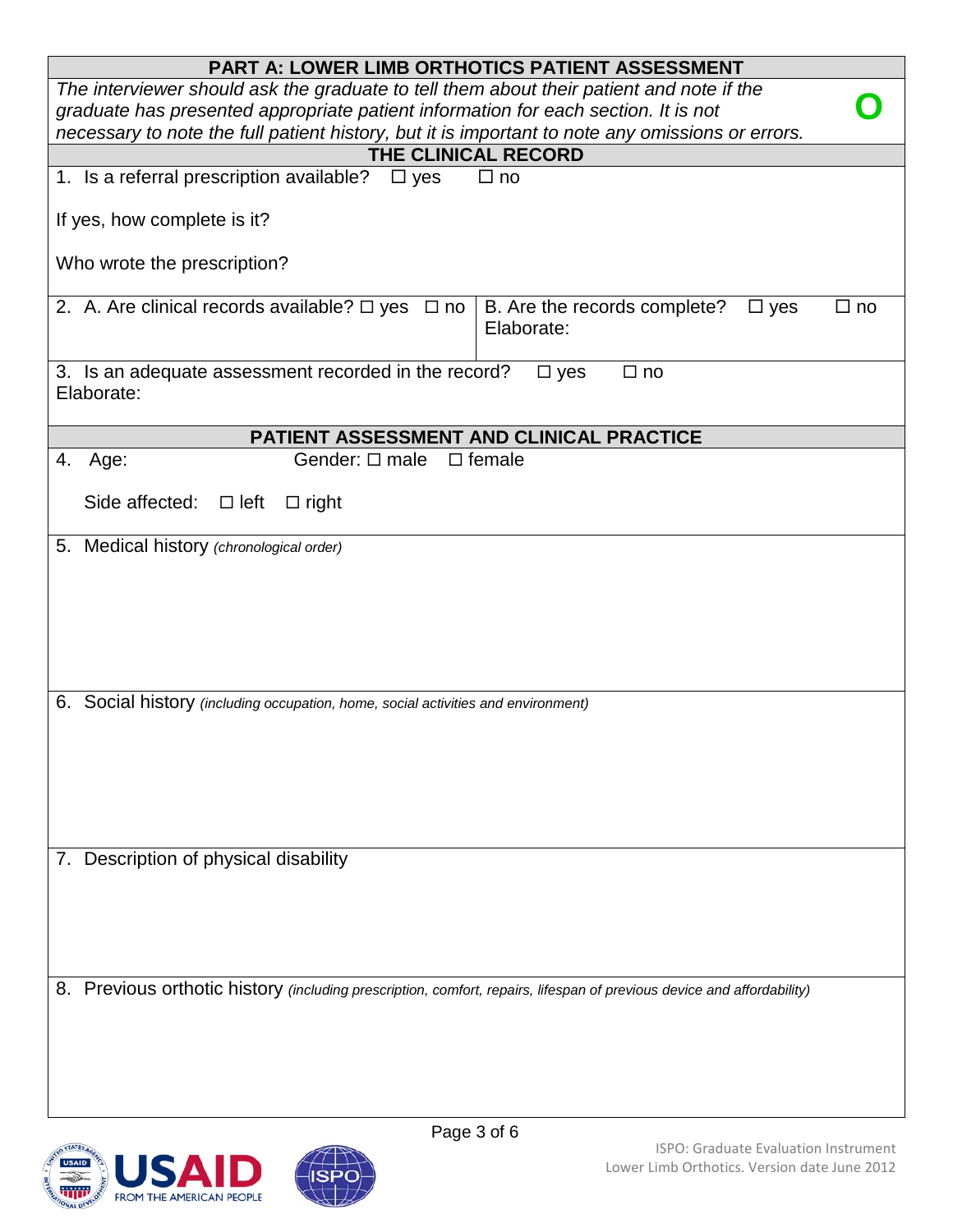| 9. What difference has the orthotic service made to the user's life? (Including education, employment,<br>participating in society). If the graduate does not know, please ask them to ask their patient now and document their answer. |
|-----------------------------------------------------------------------------------------------------------------------------------------------------------------------------------------------------------------------------------------|
| 10. Comment on the graduate's evaluation of:<br>Range of motion:<br>Muscle strength:<br>Leg Length:<br>Joint stability:<br>Deformity:<br>Pain: (location and characteristics)<br>Sound side and upper limb function:                    |
| 11. Did the graduate rate the functional grade of the client with the orthosis? $\Box$ yes<br>$\square$ no<br>Elaborate:                                                                                                                |
| Did they use a rating scale? $\Box$ yes<br>$\Box$ no                                                                                                                                                                                    |
| 12. Does the graduate think the orthosis meets the client's needs?<br>$\Box$ partly<br>$\Box$ no<br>$\square$ yes<br>Elaborate:                                                                                                         |
| 13. Does the interviewer think the orthosis is appropriate?<br>$\Box$ no<br>$\Box$ partly<br>$\Box$ yes<br>Elaborate:                                                                                                                   |
| ORTHOTIC PRESCRIPTION AND CONSTRUCTION                                                                                                                                                                                                  |
| 14. Describe the orthosis:<br>$\Box$ FO<br>$\Box$ AFO<br>$\Box$ KO<br>$\Box$ KAFO<br>$\Box$ HO<br>$\Box$ HKAFO<br>$\Box$ ortho-prosthesis<br>15. Specification (materials, joints, trim lines, straps)                                  |
| 16. Comment on the durability of the orthosis:                                                                                                                                                                                          |
|                                                                                                                                                                                                                                         |
| 17. Did the graduate fabricate this orthosis? $\Box$ yes<br>$\Box$ no<br>If not, who did?                                                                                                                                               |
| Using most recent device? (left and/or right)<br>18. Age of orthosis (left and/or right)                                                                                                                                                |
| 19. Has there been any follow up since delivery? □ yes<br>$\Box$ no<br>Explain:                                                                                                                                                         |
| 20. Were the following needs/goals addressed? (tick and/or comment only if applicable)                                                                                                                                                  |
| Reduce deformity<br>П<br>ப<br>yes<br>no                                                                                                                                                                                                 |
| Reduce joint instability<br>□<br>$\square$ yes<br>no                                                                                                                                                                                    |
| Distal weight relief<br>$\square$ yes<br>$\Box$<br>no                                                                                                                                                                                   |
| Lower limb inequality<br>□ yes<br>□<br>no                                                                                                                                                                                               |
| Pain relief<br>$\square$ yes<br>ΙI<br>no<br>Improve gait (if applicable)<br>$\square$ yes<br>$\Box$ no                                                                                                                                  |
|                                                                                                                                                                                                                                         |



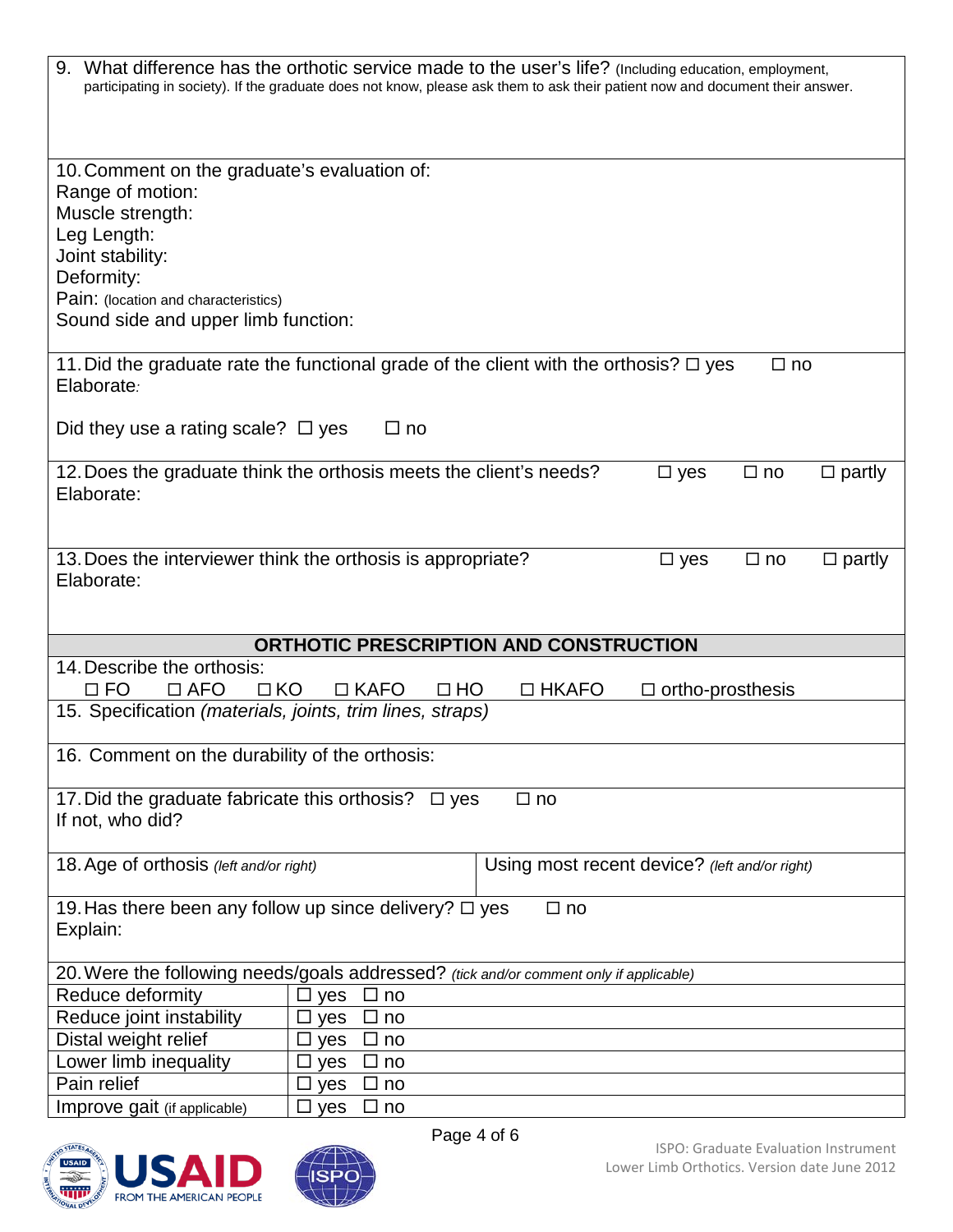|                                          | Interviewer to note if aspects of prescription and technical specification were adequate: |
|------------------------------------------|-------------------------------------------------------------------------------------------|
| (tick and/or comment only if applicable) |                                                                                           |
| Foot position A/P                        | $\Box$ yes<br>⊔ no                                                                        |
| Foot position M/L                        | $\Box$ yes<br>$\Box$ no                                                                   |
| Foot plate                               | $\Box$ yes<br>$\square$ no                                                                |
| Tibial angle (static)                    | $\Box$ yes<br>$\square$ no                                                                |
| Knee position                            | $\Box$ yes<br>$\square$ no                                                                |
| Trim lines                               | $\Box$ yes<br>$\square$ no                                                                |
| Leg shell volume                         | $\Box$ yes<br>□ no                                                                        |
| Thigh shell volume                       | $\Box$ yes<br>□ no                                                                        |
| Strap placement                          | $\Box$ yes<br>□ no                                                                        |
| Other fitting issues                     | $\Box$ yes<br>□ no                                                                        |
| Padding                                  | $\Box$ yes<br>$\Box$ no                                                                   |
| General construction                     | $\Box$ yes<br>$\square$ no                                                                |
| General finish (edges/details)           | $\Box$ yes<br>$\square$ no                                                                |
| Material choices                         | $\Box$ yes<br>$\square$ no                                                                |
| Appearance                               | $\Box$ yes<br>$\square$ no                                                                |
| Joint selection                          | $\Box$ yes<br>□ no                                                                        |
| Joint placement                          | $\Box$ yes<br>□ no                                                                        |
| Joint congruence                         | $\Box$ yes<br>⊔ no                                                                        |

21.Ask the graduate *"Could the orthosis be improved in any way?"*

Note response:

#### End of Part A

Please thank the patient for their participation.

The patient can now leave and the interview continues with the graduate alone.



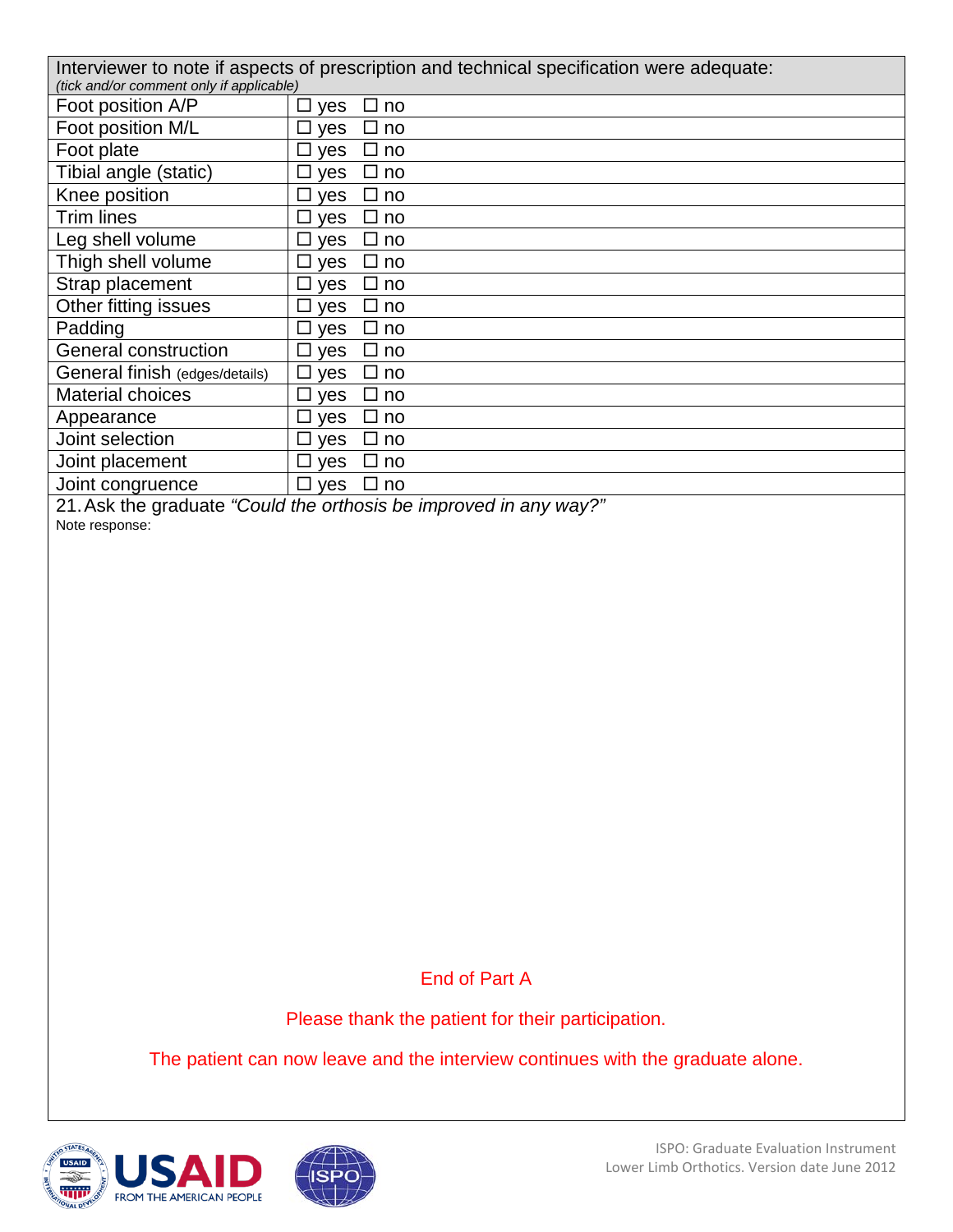|                                                                                                                                                                                                                                                                                  | <b>PART B: EXTENDED GRADUATE INTERVIEW</b>                                            |  |  |  |
|----------------------------------------------------------------------------------------------------------------------------------------------------------------------------------------------------------------------------------------------------------------------------------|---------------------------------------------------------------------------------------|--|--|--|
|                                                                                                                                                                                                                                                                                  | <b>REVIEWING THE CASE</b>                                                             |  |  |  |
| Do you think your selection of materials and<br>components was appropriate?                                                                                                                                                                                                      | Response:                                                                             |  |  |  |
| Are you happy with the orthotic fit?                                                                                                                                                                                                                                             | Response:                                                                             |  |  |  |
| Did you achieve a good foot position and foot<br>control?                                                                                                                                                                                                                        | Response:                                                                             |  |  |  |
| Are there any issues with static and dynamic<br>alignment?                                                                                                                                                                                                                       | Response:                                                                             |  |  |  |
| If an orthotic joint was used is it positioned<br>correctly?                                                                                                                                                                                                                     | Response                                                                              |  |  |  |
| What are the gait deviations and how did you<br>correct them?                                                                                                                                                                                                                    | Response:                                                                             |  |  |  |
| Please comment on the quality of construction of<br>the device.                                                                                                                                                                                                                  | Response:                                                                             |  |  |  |
| Is this orthosis appropriate for this patient?                                                                                                                                                                                                                                   | Response                                                                              |  |  |  |
| Note further comments if they are made:                                                                                                                                                                                                                                          |                                                                                       |  |  |  |
|                                                                                                                                                                                                                                                                                  | <b>EDUCATION AND TRAINING</b>                                                         |  |  |  |
| 22. What part of your professional training was most beneficial to you?                                                                                                                                                                                                          |                                                                                       |  |  |  |
| 23. Are there any topics you wish you had learned more about in your course? Pathologies, etc                                                                                                                                                                                    |                                                                                       |  |  |  |
| 24. What kind of continuing education courses about specific conditions or skills would you like to be<br>able to attend?                                                                                                                                                        |                                                                                       |  |  |  |
| 25. What other techniques or technologies would you like to introduce to your centre?                                                                                                                                                                                            |                                                                                       |  |  |  |
|                                                                                                                                                                                                                                                                                  | <b>PART B: FEEDBACK AND PERSONAL DEVELOPMENT PLAN</b>                                 |  |  |  |
| The interviewer will review the contents of this data collection form with the graduate and together<br>identify at least 3 areas that require clinical practice development. Where graduates demonstrate<br>consistent good practice, other development needs can be discussed. |                                                                                       |  |  |  |
|                                                                                                                                                                                                                                                                                  | SMART criteria should be used – Specific, Measurable, Attainable, Relevant and Timely |  |  |  |
| 1.                                                                                                                                                                                                                                                                               |                                                                                       |  |  |  |
| 2.                                                                                                                                                                                                                                                                               |                                                                                       |  |  |  |
| 3.                                                                                                                                                                                                                                                                               |                                                                                       |  |  |  |
|                                                                                                                                                                                                                                                                                  |                                                                                       |  |  |  |

For ISPO initiated graduate audits, please pass, scan and email, or post this form to: Mrs Sandra Sexton, ISPO Grant Manager "Drumgelloch", 95 Dryburgh Road, Wishaw, Lanarkshire, Scotland, UK. ML2 7JH



E [sandra@ispoint.org](mailto:sandra@ispoint.org)



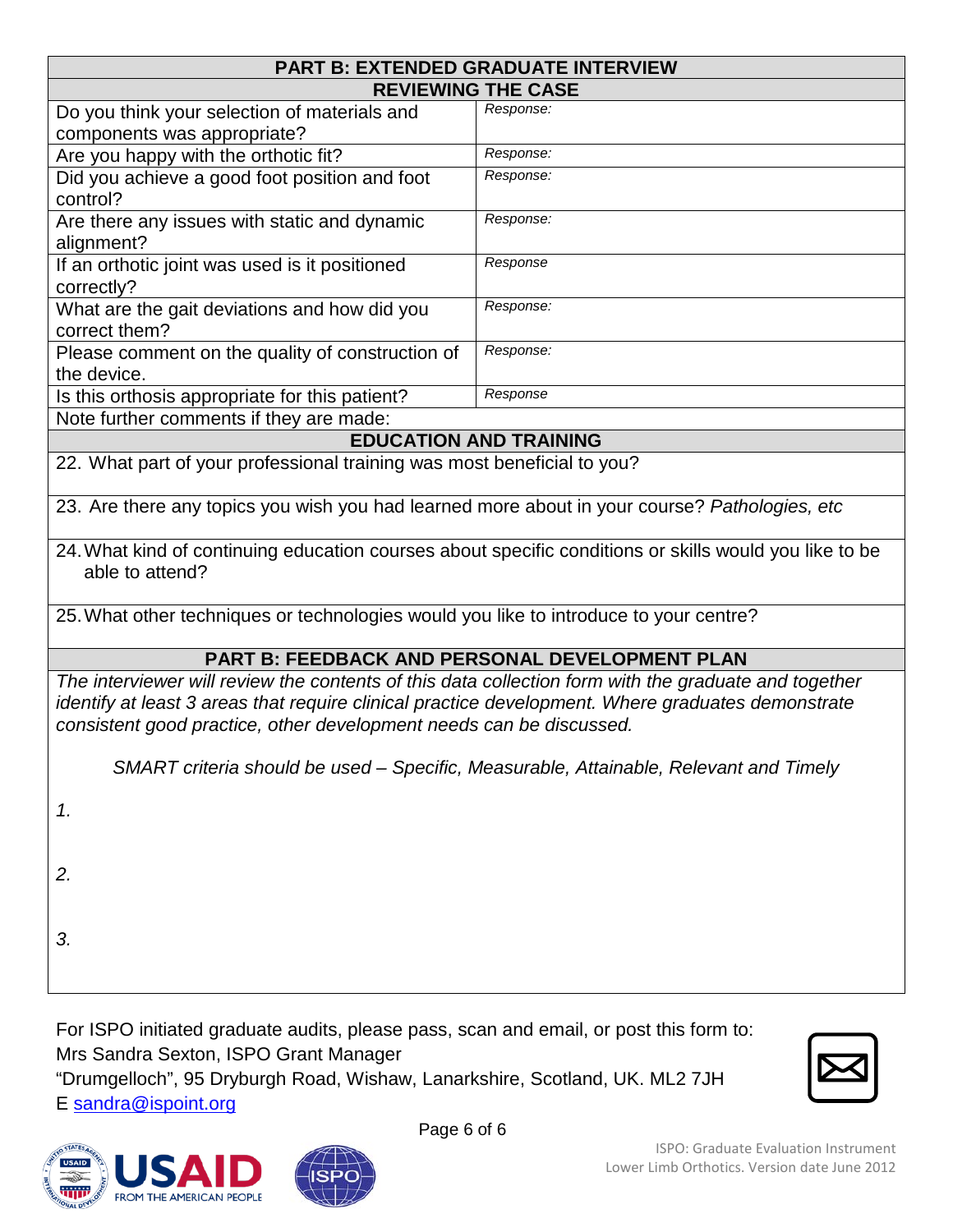| <b>PART A: LOWER LIMB PROSTHETICS</b>                                                                                                                                          |                                                                       |  |  |  |  |
|--------------------------------------------------------------------------------------------------------------------------------------------------------------------------------|-----------------------------------------------------------------------|--|--|--|--|
| The interviewer should ask the graduate to tell them about their patient and note if the<br>graduate has presented appropriate patient information for each section. It is not |                                                                       |  |  |  |  |
|                                                                                                                                                                                |                                                                       |  |  |  |  |
| necessary to note the full patient history, but it is important to note any omissions or errors.<br>THE CLINICAL RECORD                                                        |                                                                       |  |  |  |  |
| 1. Is a referral prescription available? $\Box$ yes                                                                                                                            | $\Box$ no                                                             |  |  |  |  |
|                                                                                                                                                                                |                                                                       |  |  |  |  |
| If yes, how complete is it?                                                                                                                                                    |                                                                       |  |  |  |  |
| Who wrote the prescription?                                                                                                                                                    |                                                                       |  |  |  |  |
| 2. A. Are clinical records available? $\Box$ yes $\Box$ no                                                                                                                     | B. Are the records complete?<br>$\Box$ yes<br>$\Box$ no<br>Elaborate: |  |  |  |  |
| 3. Is an adequate assessment recorded in the record?<br>Elaborate:                                                                                                             | $\square$ yes<br>$\Box$ no                                            |  |  |  |  |
|                                                                                                                                                                                |                                                                       |  |  |  |  |
| PATIENT ASSESSMENT AND CLINICAL PRACTICE<br>Gender: $\Box$ male $\Box$ female                                                                                                  |                                                                       |  |  |  |  |
| 4. Age:                                                                                                                                                                        |                                                                       |  |  |  |  |
| Side affected: $\Box$ left $\Box$ right                                                                                                                                        |                                                                       |  |  |  |  |
| 5. Medical history (chronological order)                                                                                                                                       |                                                                       |  |  |  |  |
|                                                                                                                                                                                |                                                                       |  |  |  |  |
|                                                                                                                                                                                |                                                                       |  |  |  |  |
|                                                                                                                                                                                |                                                                       |  |  |  |  |
|                                                                                                                                                                                |                                                                       |  |  |  |  |
|                                                                                                                                                                                |                                                                       |  |  |  |  |
|                                                                                                                                                                                |                                                                       |  |  |  |  |
| 6. Social history (including occupation, home, social activities and environment)                                                                                              |                                                                       |  |  |  |  |
|                                                                                                                                                                                |                                                                       |  |  |  |  |
|                                                                                                                                                                                |                                                                       |  |  |  |  |
|                                                                                                                                                                                |                                                                       |  |  |  |  |
|                                                                                                                                                                                |                                                                       |  |  |  |  |
|                                                                                                                                                                                |                                                                       |  |  |  |  |
| 7. Description of physical disability:                                                                                                                                         |                                                                       |  |  |  |  |
|                                                                                                                                                                                |                                                                       |  |  |  |  |
|                                                                                                                                                                                |                                                                       |  |  |  |  |
|                                                                                                                                                                                |                                                                       |  |  |  |  |
|                                                                                                                                                                                |                                                                       |  |  |  |  |
| 8. Previous prosthetic history (including prescription, comfort, repairs, lifespan of previous device and affordability)                                                       |                                                                       |  |  |  |  |
|                                                                                                                                                                                |                                                                       |  |  |  |  |
|                                                                                                                                                                                |                                                                       |  |  |  |  |
|                                                                                                                                                                                |                                                                       |  |  |  |  |
|                                                                                                                                                                                |                                                                       |  |  |  |  |



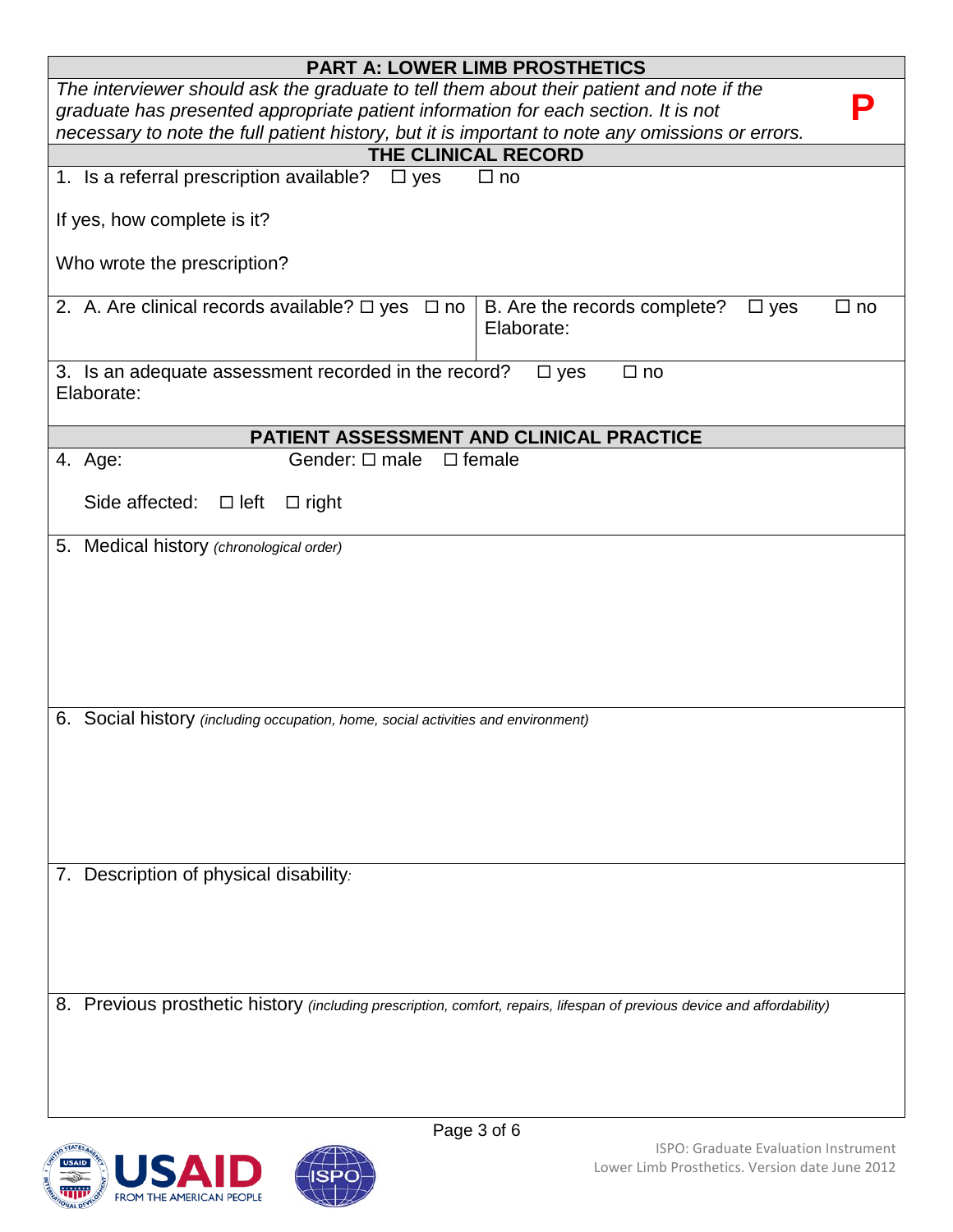|                                                       |       |           |                                                                           |                        |           | 9. What difference has the prosthetic service has made to the user's life? (Including education, employment,<br>participating in society). If the graduate does not know, please ask them to ask their patient now and document their answer. |                      |               |
|-------------------------------------------------------|-------|-----------|---------------------------------------------------------------------------|------------------------|-----------|-----------------------------------------------------------------------------------------------------------------------------------------------------------------------------------------------------------------------------------------------|----------------------|---------------|
|                                                       |       |           |                                                                           |                        |           |                                                                                                                                                                                                                                               |                      |               |
| 10. Comment on the graduate's evaluation of:          |       |           |                                                                           |                        |           |                                                                                                                                                                                                                                               |                      |               |
| Residual limb:                                        |       |           |                                                                           |                        |           |                                                                                                                                                                                                                                               |                      |               |
| Skin condition:                                       |       |           |                                                                           |                        |           |                                                                                                                                                                                                                                               |                      |               |
| Range of motion:                                      |       |           |                                                                           |                        |           |                                                                                                                                                                                                                                               |                      |               |
| Muscle strength:                                      |       |           |                                                                           |                        |           |                                                                                                                                                                                                                                               |                      |               |
| Pain: (location and characteristics)<br>Level pelvis: |       |           |                                                                           |                        |           |                                                                                                                                                                                                                                               |                      |               |
| Sound side and upper limb function:                   |       |           |                                                                           |                        |           |                                                                                                                                                                                                                                               |                      |               |
|                                                       |       |           |                                                                           |                        |           |                                                                                                                                                                                                                                               |                      |               |
| Elaborate:                                            |       |           |                                                                           |                        |           | 11. Did the graduate rate the functional grade of the client with the prosthesis? $\Box$ yes                                                                                                                                                  | $\square$ no         |               |
| Did they use a rating scale? $\Box$ yes               |       |           | $\Box$ no                                                                 |                        |           |                                                                                                                                                                                                                                               |                      |               |
|                                                       |       |           | 12. Does the graduate think the prosthesis is meeting the client's needs? |                        |           | $\square$ yes                                                                                                                                                                                                                                 | $\Box$ no            | $\Box$ partly |
| Elaborate:                                            |       |           |                                                                           |                        |           |                                                                                                                                                                                                                                               |                      |               |
|                                                       |       |           |                                                                           |                        |           |                                                                                                                                                                                                                                               |                      |               |
|                                                       |       |           |                                                                           |                        |           |                                                                                                                                                                                                                                               |                      |               |
|                                                       |       |           | 13. Does the interviewer think the prosthesis is appropriate?             |                        |           | $\square$ yes                                                                                                                                                                                                                                 | $\square$ no         | $\Box$ partly |
| Elaborate:                                            |       |           |                                                                           |                        |           |                                                                                                                                                                                                                                               |                      |               |
|                                                       |       |           |                                                                           |                        |           |                                                                                                                                                                                                                                               |                      |               |
|                                                       |       |           | PROSTHETIC SPECIFICATION AND CONSTRUCTION                                 |                        |           |                                                                                                                                                                                                                                               |                      |               |
| 14. Describe the prosthesis: $\Box$ PF                |       |           |                                                                           |                        |           |                                                                                                                                                                                                                                               |                      |               |
|                                                       |       |           |                                                                           |                        |           |                                                                                                                                                                                                                                               |                      |               |
|                                                       |       |           | $\Box$ AD                                                                 | $\Box$ TT              | $\Box$ KD | $\Box$ TF<br>$\Box$ HD                                                                                                                                                                                                                        |                      |               |
| <b>Prosthesis Design</b>                              |       |           |                                                                           | <b>Socket Material</b> |           |                                                                                                                                                                                                                                               | <b>Socket Design</b> |               |
|                                                       | right | left      |                                                                           | <u>right</u>           | left      |                                                                                                                                                                                                                                               | right                | left          |
| Exoskeletal                                           |       |           | Thermoplastic                                                             |                        |           | Quadrilateral                                                                                                                                                                                                                                 |                      |               |
| Endoskeletal                                          |       |           | Laminate resin                                                            |                        |           | Ischial containment                                                                                                                                                                                                                           |                      |               |
| <b>Total contact</b>                                  |       |           | Aluminium<br>Wood                                                         |                        |           | PTB<br>PTS                                                                                                                                                                                                                                    |                      |               |
| Open ended                                            |       |           | Other                                                                     |                        |           | Other                                                                                                                                                                                                                                         |                      |               |
|                                                       | Foot  |           |                                                                           | Suspension             |           |                                                                                                                                                                                                                                               | <b>Knee Joint</b>    |               |
|                                                       | right | left      |                                                                           | right                  | left      |                                                                                                                                                                                                                                               | right                | left          |
| Single axis                                           |       |           | Vacuum                                                                    |                        |           | Swing phase                                                                                                                                                                                                                                   |                      |               |
| Multi axis                                            |       |           | Vacuum/sleeve                                                             |                        |           | Stance phase                                                                                                                                                                                                                                  |                      |               |
| <b>SACH</b>                                           |       |           | Supracondylar                                                             |                        |           | Polycentric                                                                                                                                                                                                                                   |                      |               |
| <b>Moulded SACH</b>                                   |       |           | Cuff strap<br>Waist belt/corset                                           |                        |           | Uni-axial                                                                                                                                                                                                                                     |                      |               |
| Energy storing<br>Other                               |       |           | Other                                                                     |                        |           | Side bars<br>Locked                                                                                                                                                                                                                           |                      |               |
|                                                       |       |           |                                                                           |                        |           | Other                                                                                                                                                                                                                                         |                      |               |
| 15. Is there a liner? $\Box$ yes<br>If so, describe:  |       | $\Box$ no |                                                                           |                        |           |                                                                                                                                                                                                                                               |                      |               |
|                                                       |       |           |                                                                           |                        |           |                                                                                                                                                                                                                                               |                      |               |
| 16. Comment on the durability of the limb:            |       |           |                                                                           |                        |           |                                                                                                                                                                                                                                               |                      |               |
|                                                       |       |           |                                                                           |                        |           |                                                                                                                                                                                                                                               |                      |               |
|                                                       |       |           | Page 4 of 6                                                               |                        |           |                                                                                                                                                                                                                                               |                      |               |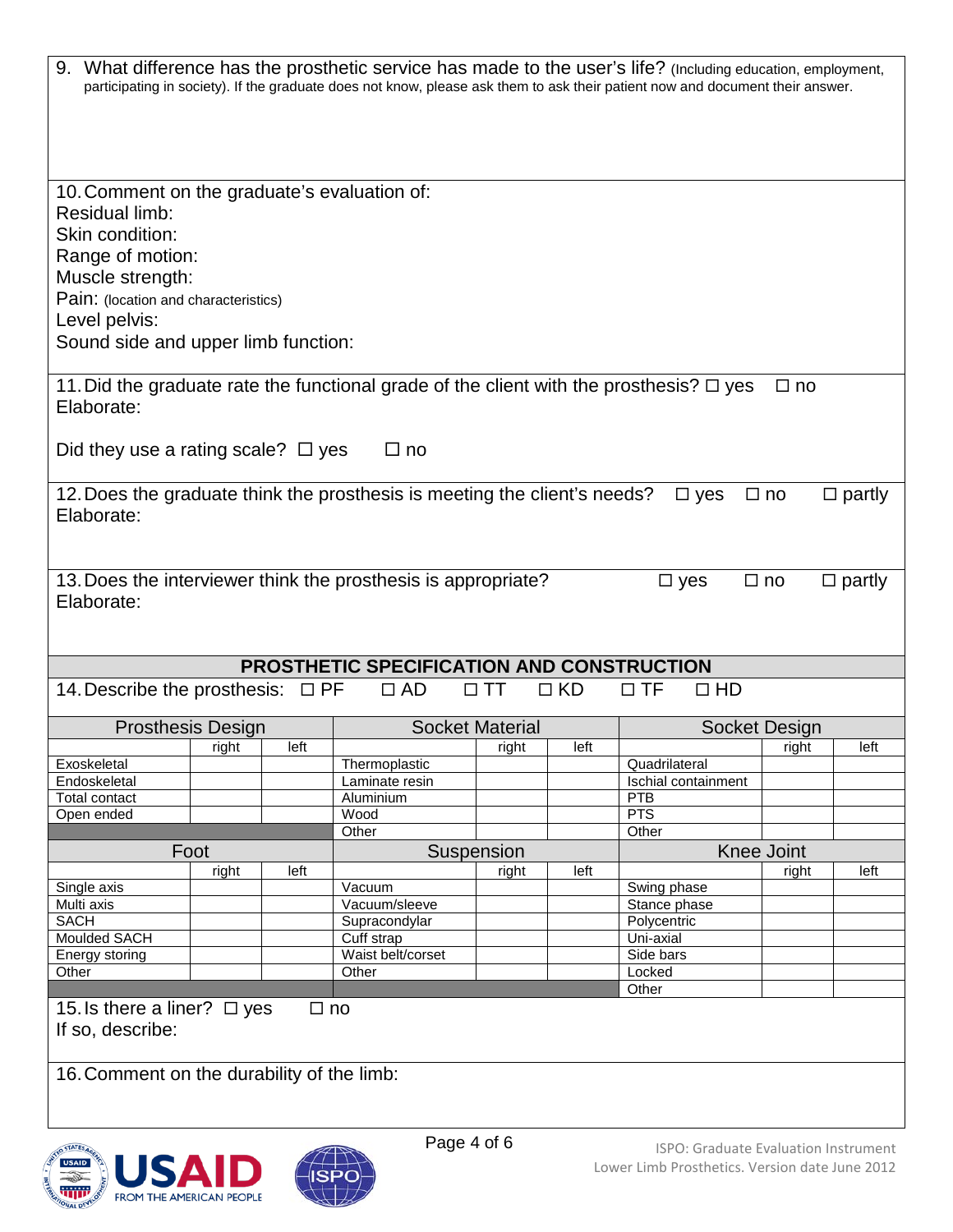| 17. Did the graduate fabricate this prosthesis? $\Box$ yes<br>$\square$ no<br>If not, who did?                                        |                                           |  |  |
|---------------------------------------------------------------------------------------------------------------------------------------|-------------------------------------------|--|--|
| 18. Age of prosthesis (left and/or right)<br>Using most recent device? (left and/or right)                                            |                                           |  |  |
| 19. Has there been any follow up since delivery? $\Box$ yes<br>$\Box$ no<br>Explain:                                                  |                                           |  |  |
| 20. Did the graduate identify treatment goals? $\Box$ yes<br>$\Box$ partly<br>$\square$ no<br>Explain:                                |                                           |  |  |
| Interviewer to note if aspects of prescription and technical specification were adequate:<br>(tick and/or comment only if applicable) |                                           |  |  |
| Socket fit A/P                                                                                                                        | $\Box$ no<br>yes<br>ப                     |  |  |
| Socket fit M/L                                                                                                                        | $\Box$<br>$\Box$ yes<br>no                |  |  |
| Socket fit proximal                                                                                                                   | yes<br>$\Box$ no<br>ப                     |  |  |
| Socket fit distal                                                                                                                     | yes<br>$\square$ no<br>ப                  |  |  |
| Socket suspension                                                                                                                     | $\Box$ yes<br>$\square$ no                |  |  |
| <b>Trim lines</b>                                                                                                                     | $\Box$ no<br>$\square$ yes                |  |  |
| Leg length                                                                                                                            | $\Box$ yes<br>$\Box$ no                   |  |  |
| Static alignment                                                                                                                      | $\square$ yes<br>$\Box$ no                |  |  |
| Dynamic alignment                                                                                                                     | $\square$ yes<br>□ no                     |  |  |
| <b>General construction</b>                                                                                                           | $\Box$ yes<br>$\Box$ no                   |  |  |
| General finish (edges/details)                                                                                                        | $\Box$ no<br>$\Box$ yes                   |  |  |
| <b>Material choices</b>                                                                                                               | $\square$ yes<br>$\Box$ no                |  |  |
| Appearance<br>Foot selection                                                                                                          | $\Box$ yes<br>□ no<br>$\Box$ no<br>$\Box$ |  |  |
| Knee selection                                                                                                                        | yes<br>$\Box$ yes<br>П<br>no              |  |  |
| Hip selection                                                                                                                         | $\Box$ yes<br>$\Box$ no                   |  |  |
| 21. Ask the graduate "Could the prosthesis be improved in any way?"                                                                   |                                           |  |  |
| Note response:                                                                                                                        |                                           |  |  |
|                                                                                                                                       |                                           |  |  |
|                                                                                                                                       |                                           |  |  |
|                                                                                                                                       |                                           |  |  |
|                                                                                                                                       |                                           |  |  |
|                                                                                                                                       |                                           |  |  |
|                                                                                                                                       |                                           |  |  |
|                                                                                                                                       |                                           |  |  |
|                                                                                                                                       |                                           |  |  |
|                                                                                                                                       |                                           |  |  |
|                                                                                                                                       |                                           |  |  |
|                                                                                                                                       |                                           |  |  |
| <b>End of Part A</b>                                                                                                                  |                                           |  |  |
| Please thank the patient for their participation.                                                                                     |                                           |  |  |
| The patient can now leave and the interview continues with the graduate alone.                                                        |                                           |  |  |



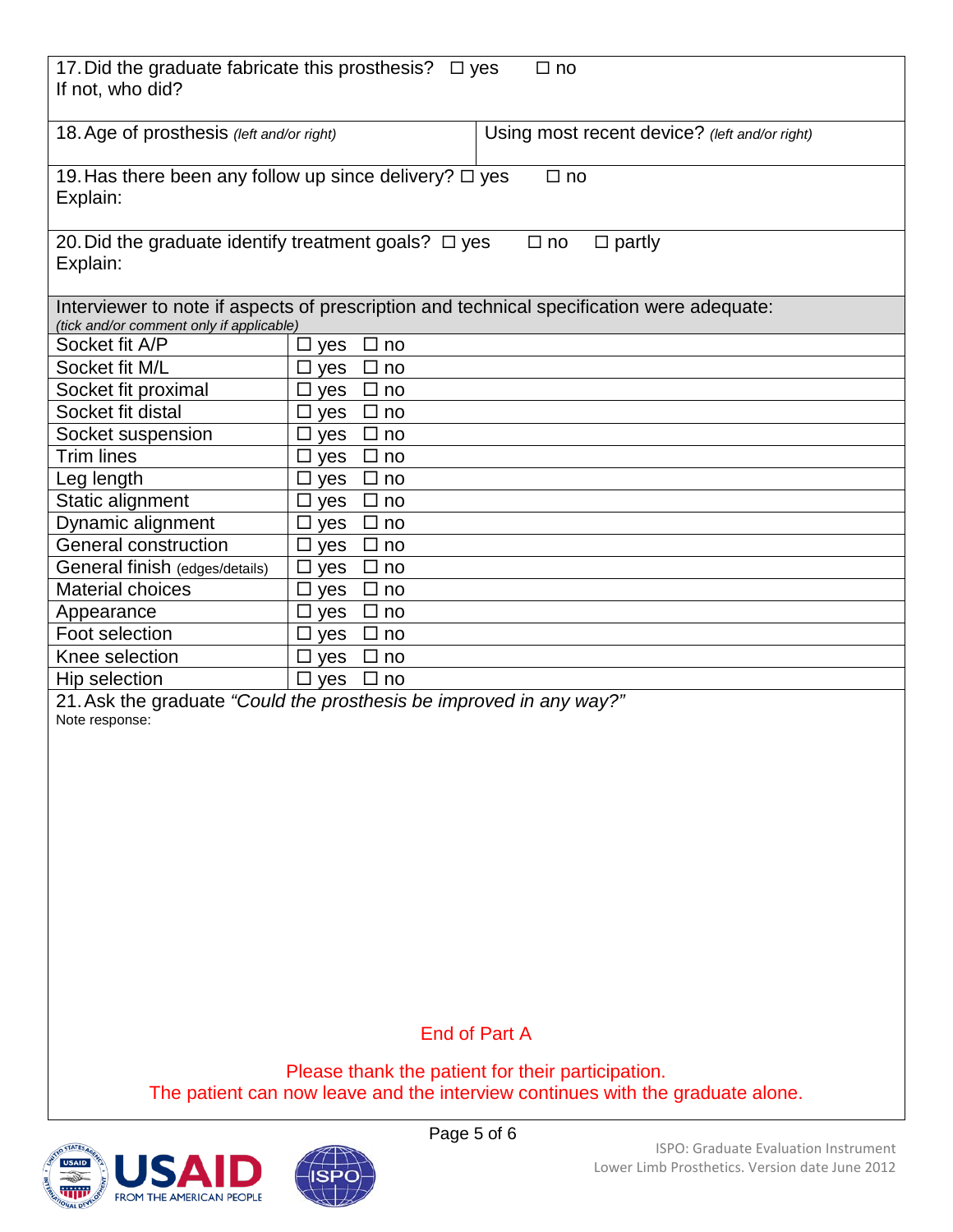| PART B EXTENDED GRADUATE INTERVIEW                                                                                                                                                                                                                                               |                               |  |  |  |
|----------------------------------------------------------------------------------------------------------------------------------------------------------------------------------------------------------------------------------------------------------------------------------|-------------------------------|--|--|--|
| <b>REVIEWING THE CASE</b>                                                                                                                                                                                                                                                        |                               |  |  |  |
| Do you think your selection of materials and                                                                                                                                                                                                                                     | Response:                     |  |  |  |
| components was appropriate?                                                                                                                                                                                                                                                      |                               |  |  |  |
| Are you happy with the prosthetic fit?                                                                                                                                                                                                                                           | Response:                     |  |  |  |
| Did you achieve a good static alignment?                                                                                                                                                                                                                                         | Response:                     |  |  |  |
| Are you happy with the foot position?                                                                                                                                                                                                                                            | Response:                     |  |  |  |
| Are there any issues with dynamic alignment?                                                                                                                                                                                                                                     | Response:                     |  |  |  |
| If a knee joint was used is it positioned correctly?                                                                                                                                                                                                                             | Response                      |  |  |  |
| If a hip joint was used was it positioned correctly?                                                                                                                                                                                                                             | Response                      |  |  |  |
| What are the gait deviations and how did you<br>correct them?                                                                                                                                                                                                                    | Response:                     |  |  |  |
| Please comment on the quality of construction of<br>the device.                                                                                                                                                                                                                  | Response:                     |  |  |  |
| Is this prosthesis appropriate for this patient?                                                                                                                                                                                                                                 | Response                      |  |  |  |
| Note further comments if they are made:                                                                                                                                                                                                                                          |                               |  |  |  |
|                                                                                                                                                                                                                                                                                  | <b>EDUCATION AND TRAINING</b> |  |  |  |
| 22. What part of your professional training was most beneficial to you?                                                                                                                                                                                                          |                               |  |  |  |
| 23. Are there any topics you wish you had learned more about in your course? Pathologies, etc                                                                                                                                                                                    |                               |  |  |  |
| 24. What kind of continuing education courses about specific conditions or skills would you like to be<br>able to attend?                                                                                                                                                        |                               |  |  |  |
| 25. What other techniques or technologies would you like to introduce to your centre?                                                                                                                                                                                            |                               |  |  |  |
| FEEDBACK AND PERSONAL DEVELOPMENT PLAN                                                                                                                                                                                                                                           |                               |  |  |  |
| The interviewer will review the contents of this data collection form with the graduate and together<br>identify at least 3 areas that require clinical practice development. Where graduates demonstrate<br>consistent good practice, other development needs can be discussed. |                               |  |  |  |
| SMART criteria should be used – Specific, Measurable, Attainable, Relevant and Timely                                                                                                                                                                                            |                               |  |  |  |
| 1.                                                                                                                                                                                                                                                                               |                               |  |  |  |
| 2.                                                                                                                                                                                                                                                                               |                               |  |  |  |
| 3.                                                                                                                                                                                                                                                                               |                               |  |  |  |

For ISPO initiated graduate audits, please pass, scan and email, or post this form to: Mrs Sandra Sexton, ISPO Grant Manager "Drumgelloch", 95 Dryburgh Road, Wishaw, Lanarkshire, Scotland, UK. ML2 7JH



E [sandra@ispoint.org](mailto:sandra@ispoint.org)

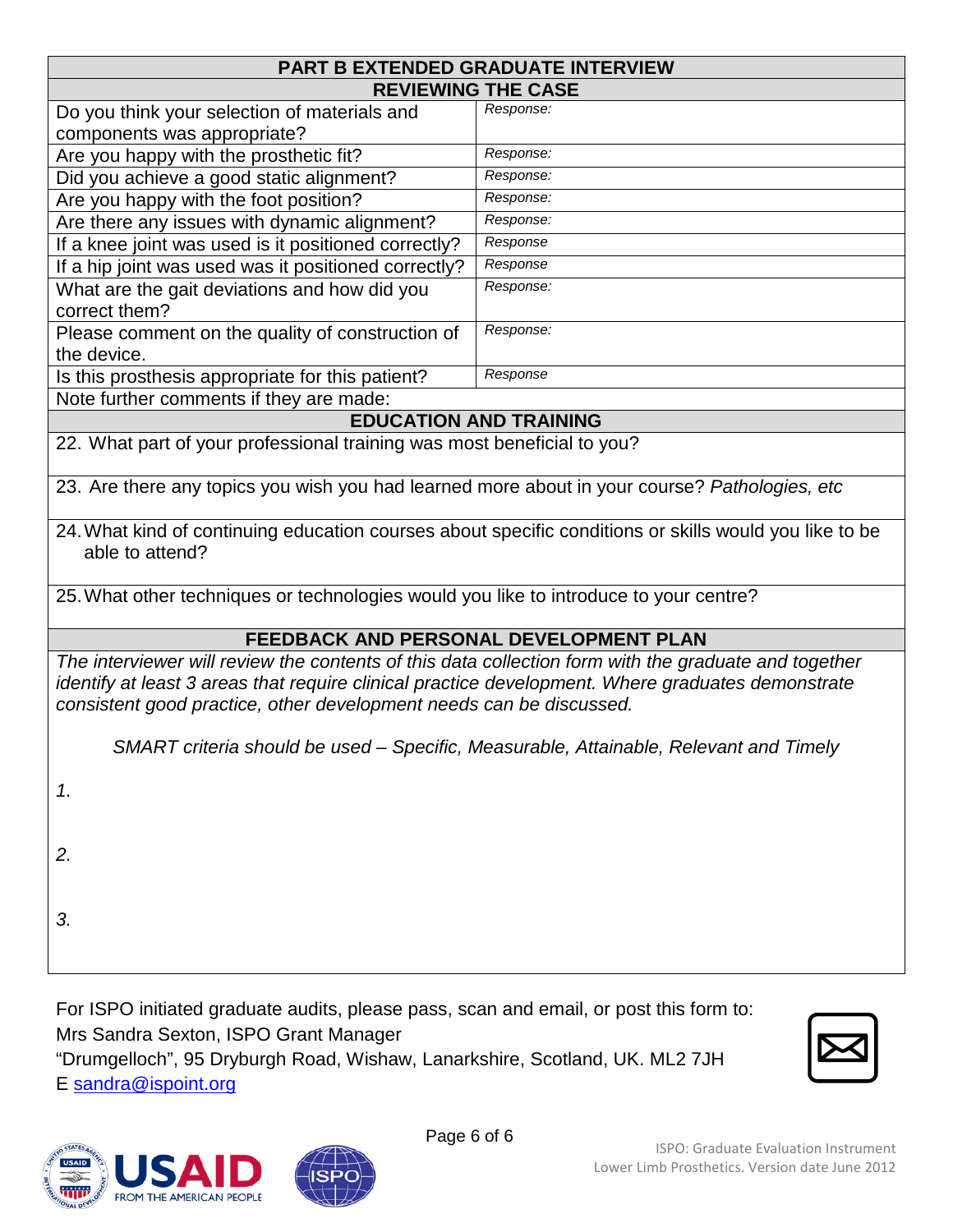#### **Participant take home sheet**

Dear ISPO Certified Graduate,

Thank you for your participation in this graduate follow up interview. The interview is part of a bigger study called "A study of professional skills and development needs of clinical personnel in prosthetics and orthotics in lower income countries".

Please find below a note of the feedback given at the time of interview. If you have provided us with an email or postal address we will send you a copy of the final study report.

#### **PART B: FEEDBACK AND PERSONAL DEVELOPMENT PLAN**

*As part of a graduate follow up plan, you have identified with the ISPO interviewer at least 3 areas for your own clinical practice development. Put dates in your diary to review your own progress against each area.* 

*1. 2. 3. SMART criteria – Specific, Measurable, Attainable, Relevant and Timely.* Please visit [www.ispoint.org](http://www.ispoint.org/) for updates and information about the International Society for

Prosthetics and Orthotics. We hope you will become a member of our professional community.

If you would like to contact us in the future about this study please contact:

Mrs Sandra Sexton

International Society of Prosthetics and Orthotics

ISPO Grant Manager

E: [grant.admin@ispoint.org](mailto:grant.admin@ispoint.org) or [ispo@ispoint.org](mailto:ispo@ispoint.org)

W: [www.ispoint.org](http://www.ispoint.org/)

ISPO Head Office: 22-24 Rue du Luxembourg, B-1000 Brussels – Belgium

To become a member of ISPO and become part of our network, receive regular e-newsletters and regular issues of the scientific journal *Prosthetics and Orthotics international* please submit membership fees annually to your ISPO National Member Society or ISPO Head Office.

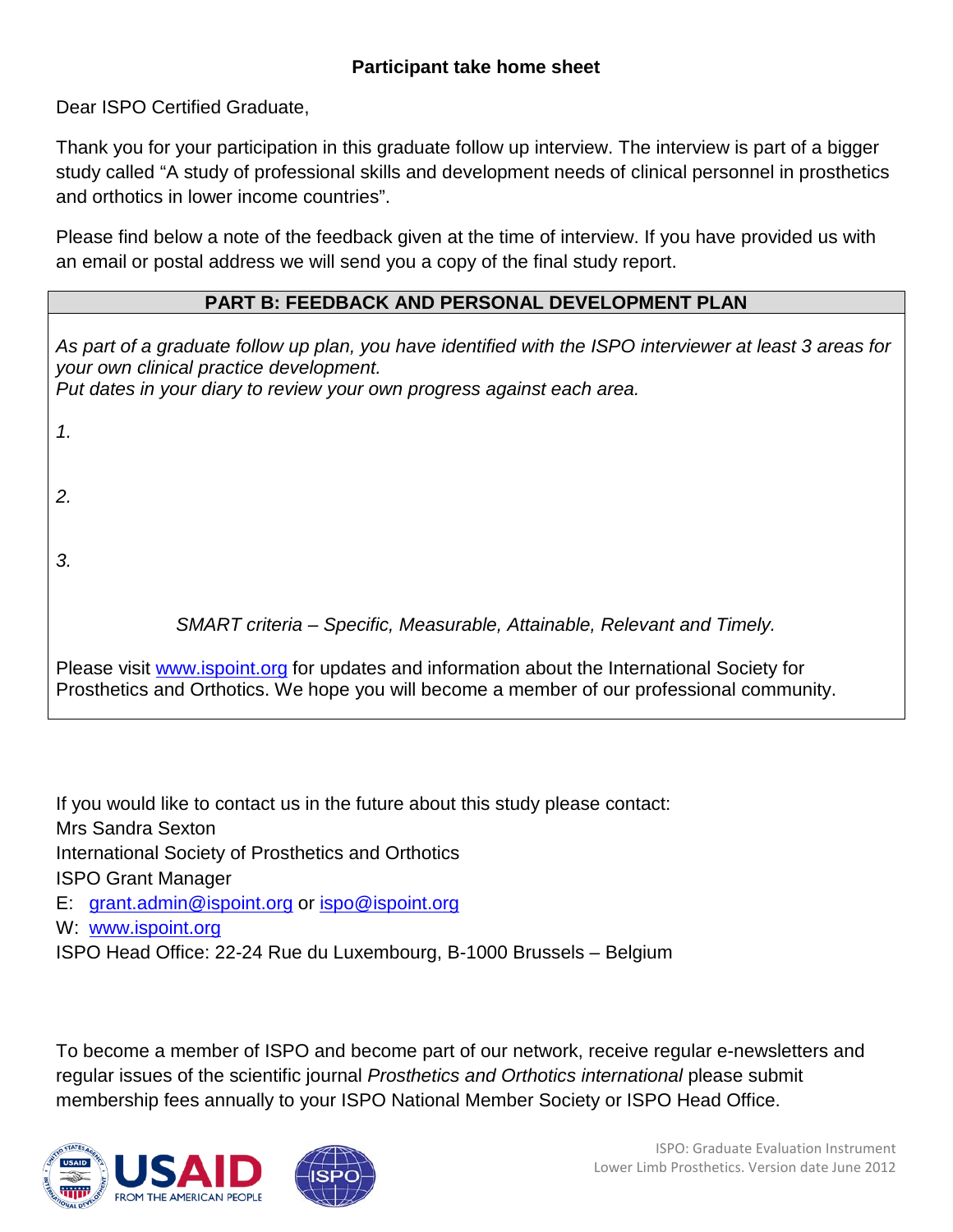#### **Participant Information Sheet – ISPO Certified Graduates**

**Title of the study:** A study of professional skills and development needs of clinical personnel in prosthetics and orthotics in lower income countries.

**Introduction:** The International Society for Prosthetics and Orthotics (ISPO) certifies prosthetists/orthotists (ISPO Category I) or orthopaedic technologists (ISPO Category II) graduating from ISPO evaluated courses of study. ISPO has a program of activity grant funded by USAID named "Rehabilitation of physically disabled people in developing countries". One of the objectives of the grant is to assess the impact of ISPO recognised Category I and II training.

**What is the purpose of this study?** This Graduate Audit survey aims to audit graduate skills and help determine the professional development needs of the graduate. It focusses on the patient/clinician experience and aims to assess the impact of ISPO Category I or II training on:

- the end user of prosthetic and orthotic devices
- the quality of prosthetic/orthotic treatment

**Is taking part compulsory?** It is up to you to decide whether or not you wish to take part. Taking part or not does not influence your certification with ISPO. Participation in this study is voluntary. Unique identifiers will not be part of published data.

**What will you do in the study?** Each participating graduate will be interviewed by an experienced clinician or educator about lower limb clinical care at the end of a patient review appointment both with their patient (PART A) and then without their patient present (PART B).

Prior to commencement of the interview you will be asked to note demographic data about yourself and the patient on a form and also to note answers to questions about your professional practice.

PART A: with the patient present, the interviewer will ask the graduate to present their patient case. The interviewer will take notes on a form during the interview. It is estimated that this interview will take about 30 minutes to complete. PART B: once the patient has left, the interviewer will review the interview form with the graduate and then will identify at least 3 areas for clinical practice development that the graduate can work on alone. Where graduates demonstrate consistent good practice, other development needs can be discussed. This will take up to 30 minutes. At the end of the interview you will be given a note of feedback and a personal development plan.

**Why have you been invited to take part?** You have been identified to take part because you are a graduate of an ISPO recognised program working in a lower income country.

**What are the potential risks to you in taking part?** No risks have been identified. Should you have any concerns about the study, please contact the ISPO Grant Manager.

**What happens to the information in the study?** All forms will be coded and no identifying information will be provided in any study report.

**What happens next?** If you are able and wish to participate in this study you will be asked to sign a consent form before proceeding with the interview.



**Questions or concerns?** Contact Sandra Sexton, ISPO Grant Manager 95 Dryburgh Road, Wishaw, Scotland, UK Emai[l grant.admn@ispoint.org](mailto:grant.admn@ispoint.org) Phone 0044 (0)1698 296655 Or ISPO Head Office: 22-24 Rue du Luxembourg, B-1000 Brussels, Belgium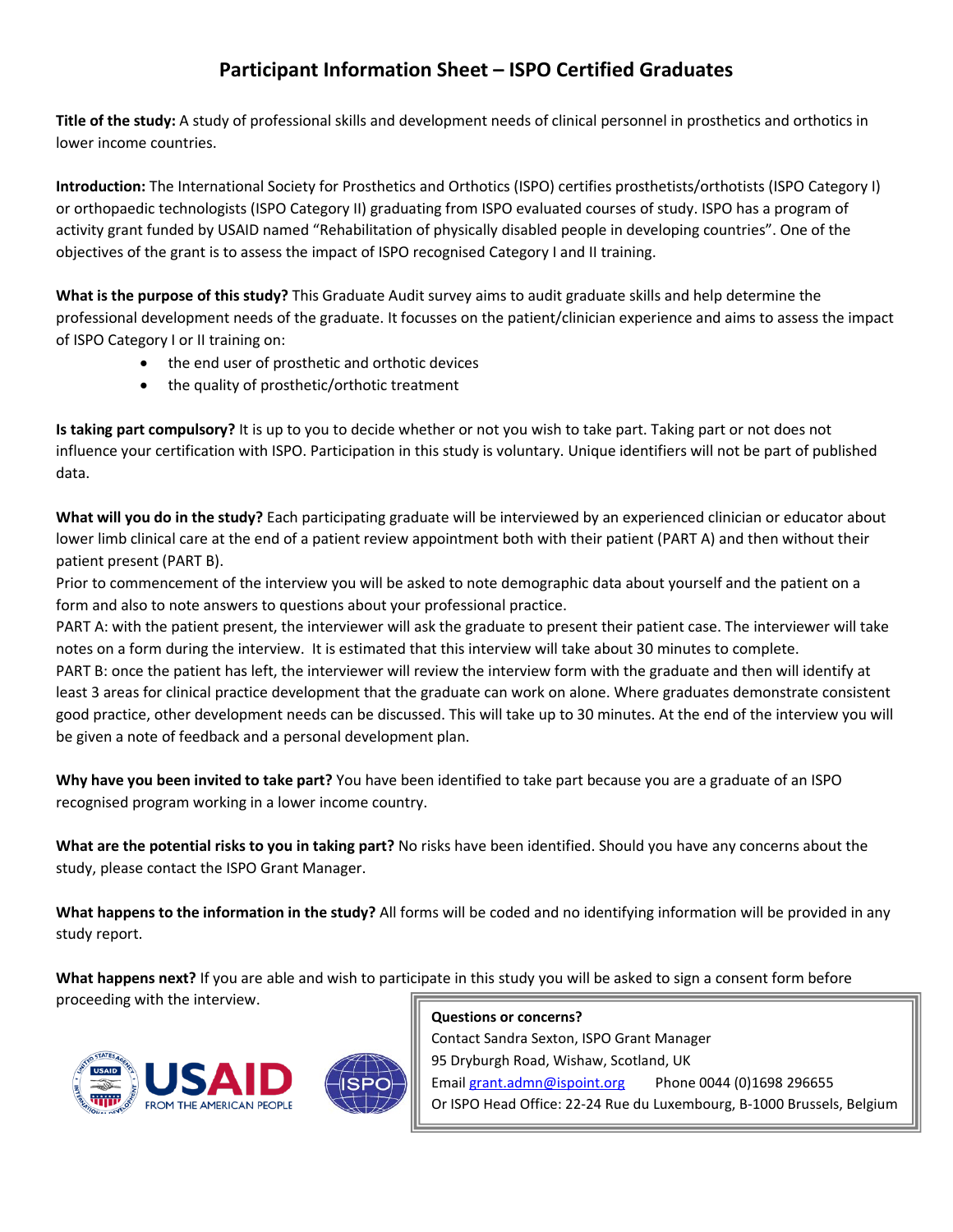#### **GRADUATE TO READ: Information for your patients**

**Title of the study:** A study of professional skills and development needs of clinical personnel in prosthetics and orthotics in lower income countries.

Please explain the study to patients in the local language, or English if your patient understands English, using the guide below:

- I was trained at a training program that is recognised by an organisation called the International Society for Prosthetics and Orthotics. I have agreed to take part in a study about my skills and want to ask you to take part as well.
- **The purpose of the study**: the study looks into the skills of your health professional. We want to find out about their skills and any areas for development.
- **Taking part in the study:** Taking part or not taking part does not influence your treatment. Participation in this study is voluntary and the decision is yours alone
- **What will you do in the study?** Your health professional will be asked to explain your situation and treatment to an interviewer who is an experienced clinician or clinical teacher. The interviewer will take notes on a form during the interview which will take about 30 minutes. That is the end of your participation in the study.
- **Why have you been invited to take part?** You have been invited to take part because you have received treatment from your health professional who attended a specific training program.
- **Are there any risks to you in taking part?** No risks have been identified. Should you have any questions about the study, please talk to your health professional.
- **What happens to the information in the study?** All forms will be coded and no patients can be identified in any study report.
- **What happens next?** If you are able and wish to participate in this study you will be asked to tell us that you agree to take part before proceeding with the interview during a review/checkup appointment. Travel expenses will be covered and also expenses for a drink and snack will be provided for people away from home over 2 hours.